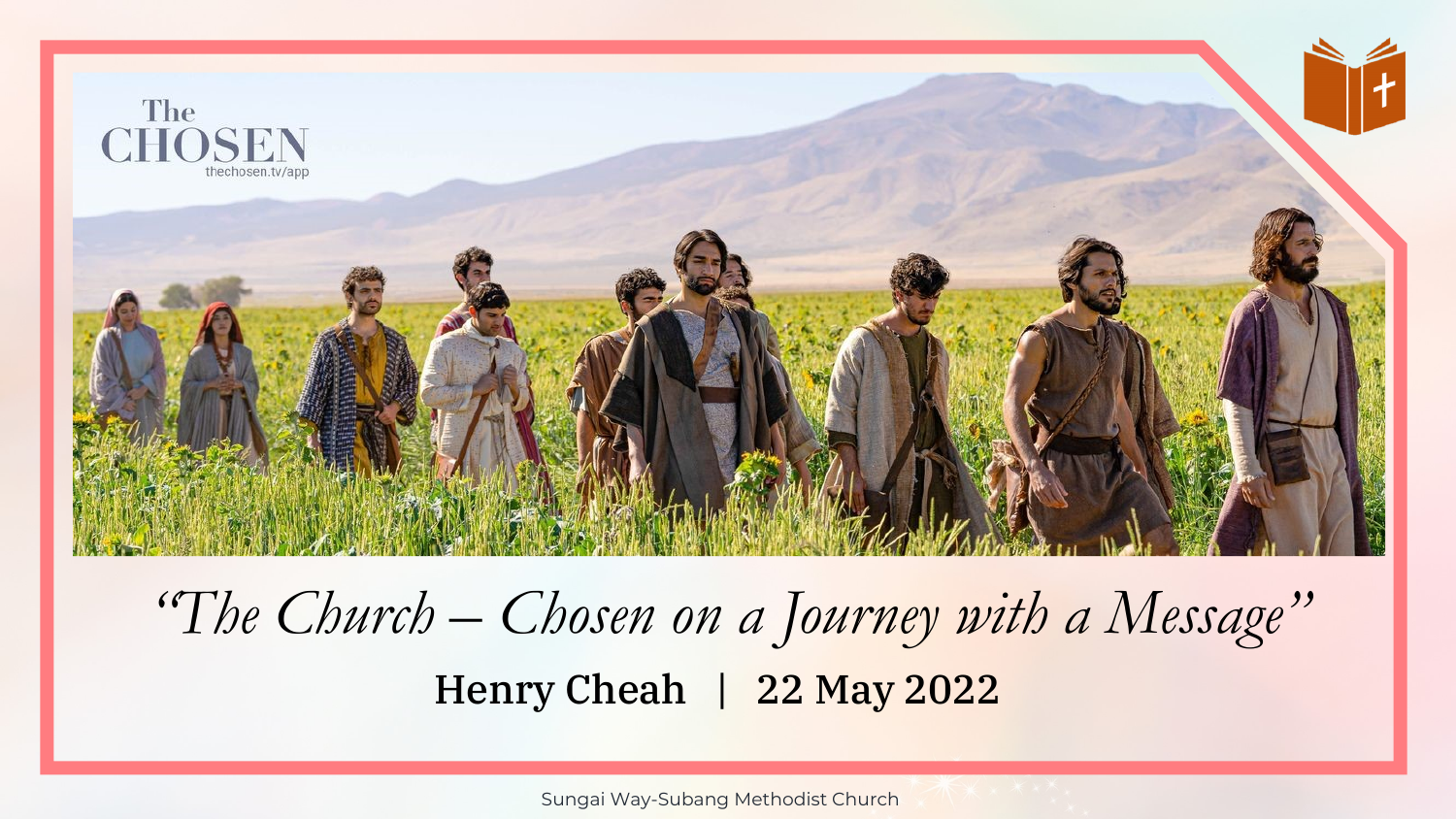# **1. CHOSEN FOR GOD'S MISSION**



- **a) from the many people on the earth**
- **b) no discrimination in** 
	- **God's choice**
- **c) each generation chosen to lead that generation**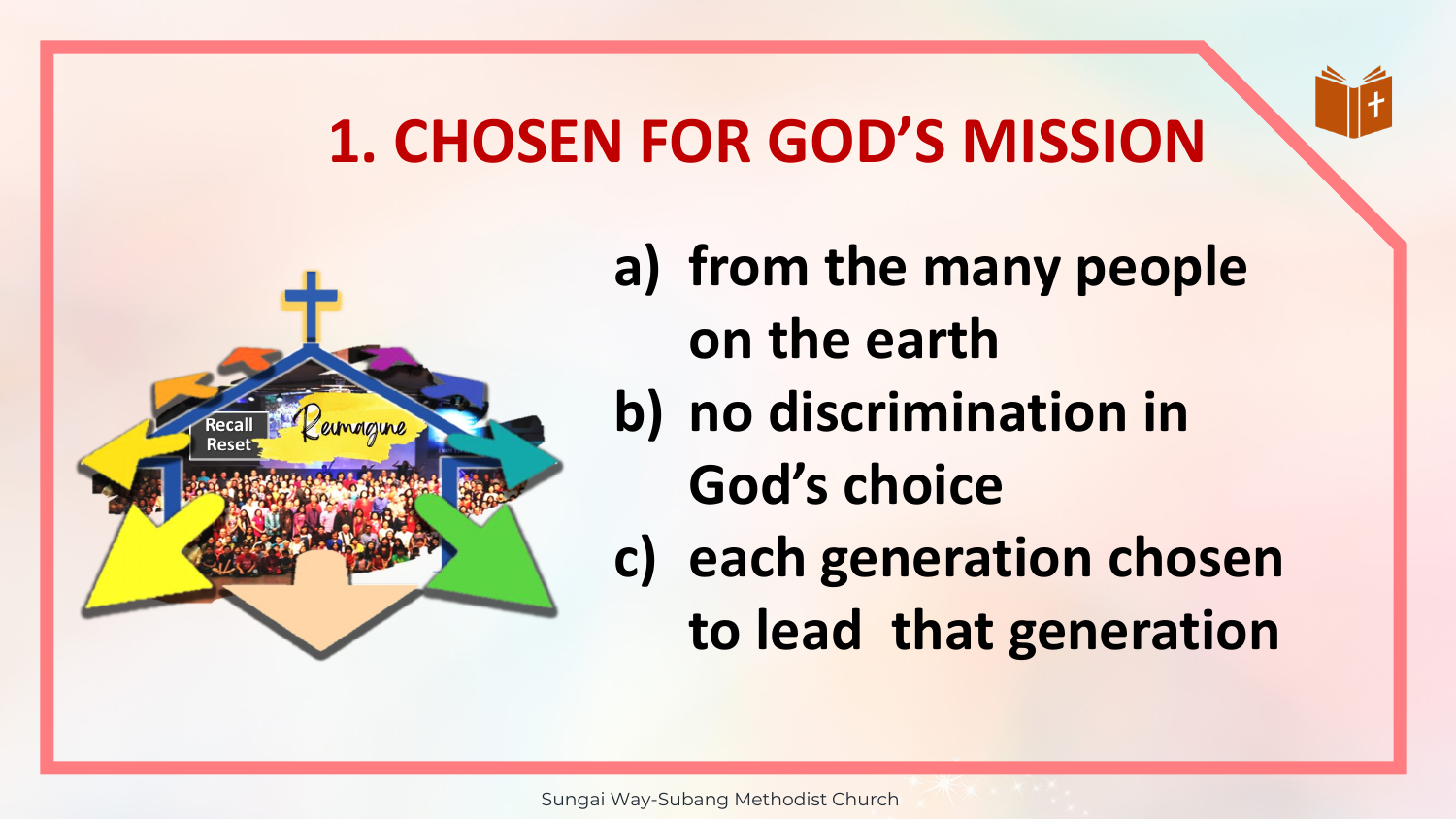# **a) from the many people on the earth 1. CHOSEN FOR GOD'S MISSION**

#### **Jeremiah 1:5 (NIV)**

Rese

**"Before I formed you in the womb I knew you, before you were born I set you apart; I appointed you as a prophet to the nations."**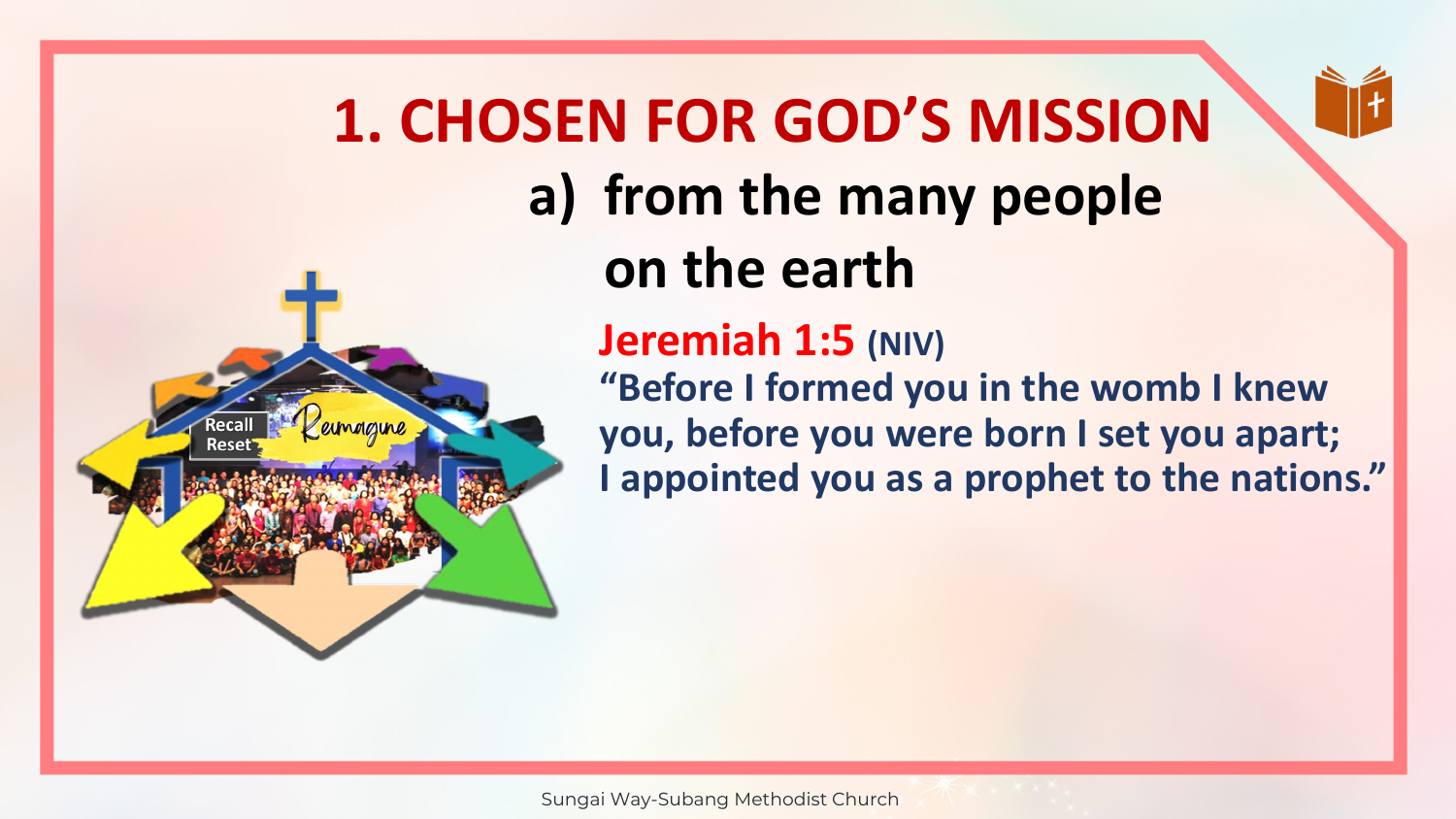# **a) from the many people on the earth 1. CHOSEN FOR GOD'S MISSION**

#### **Jeremiah 1:5 (NIV)**

Res

**"Before I formed you in the womb I knew you, before you were born I set you apart; I appointed you as a prophet to the nations."**

#### **Galatians 1:15 (NIV) But when God, who set me apart from my mother's womb and called me by His grace, was pleased**

Sungai Way-Subang Methodist Church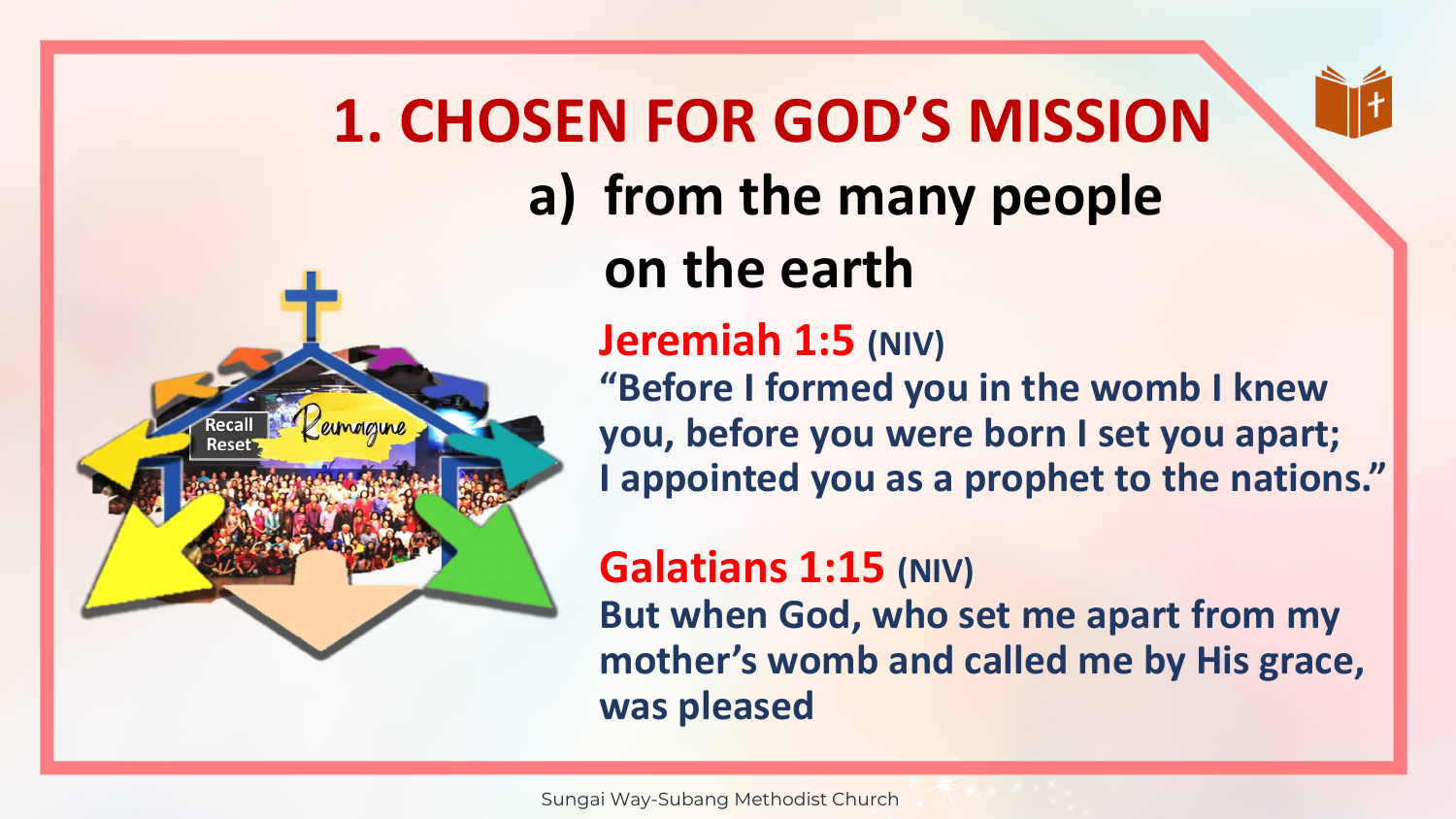

# **b) no discrimination in God's choice 1. CHOSEN FOR GOD'S MISSION**



#### **Galatians 3:27-29 (NIV)**

**<sup>27</sup> for all of you who were baptized into Christ have clothed yourselves with Christ. <sup>28</sup> There is neither Jew nor Gentile, neither slave nor free, nor is there male and female, for you are all one in Christ Jesus. <sup>29</sup> If you belong to Christ, then you are Abraham's seed, and heirs according to the promise.**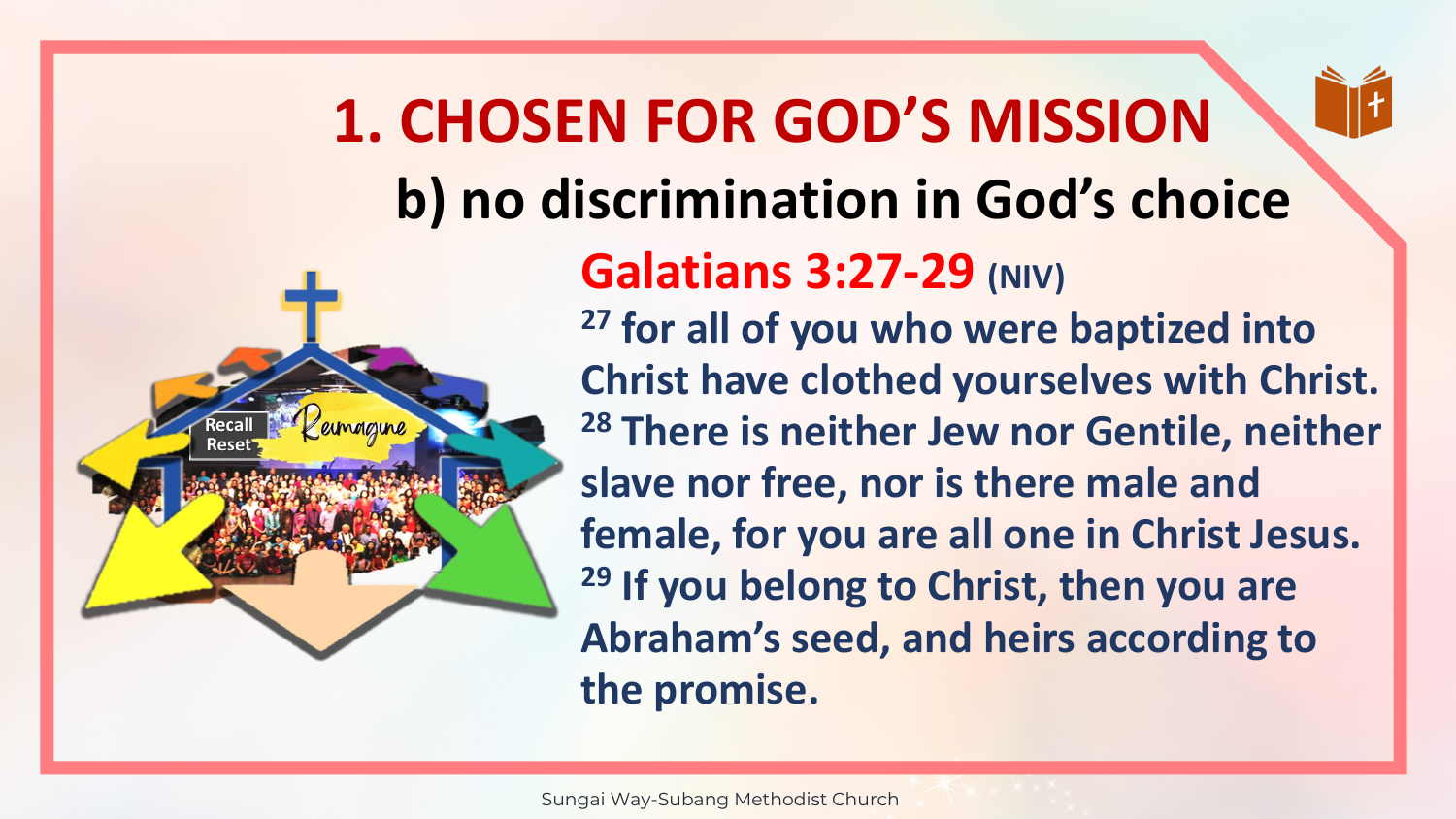

Rese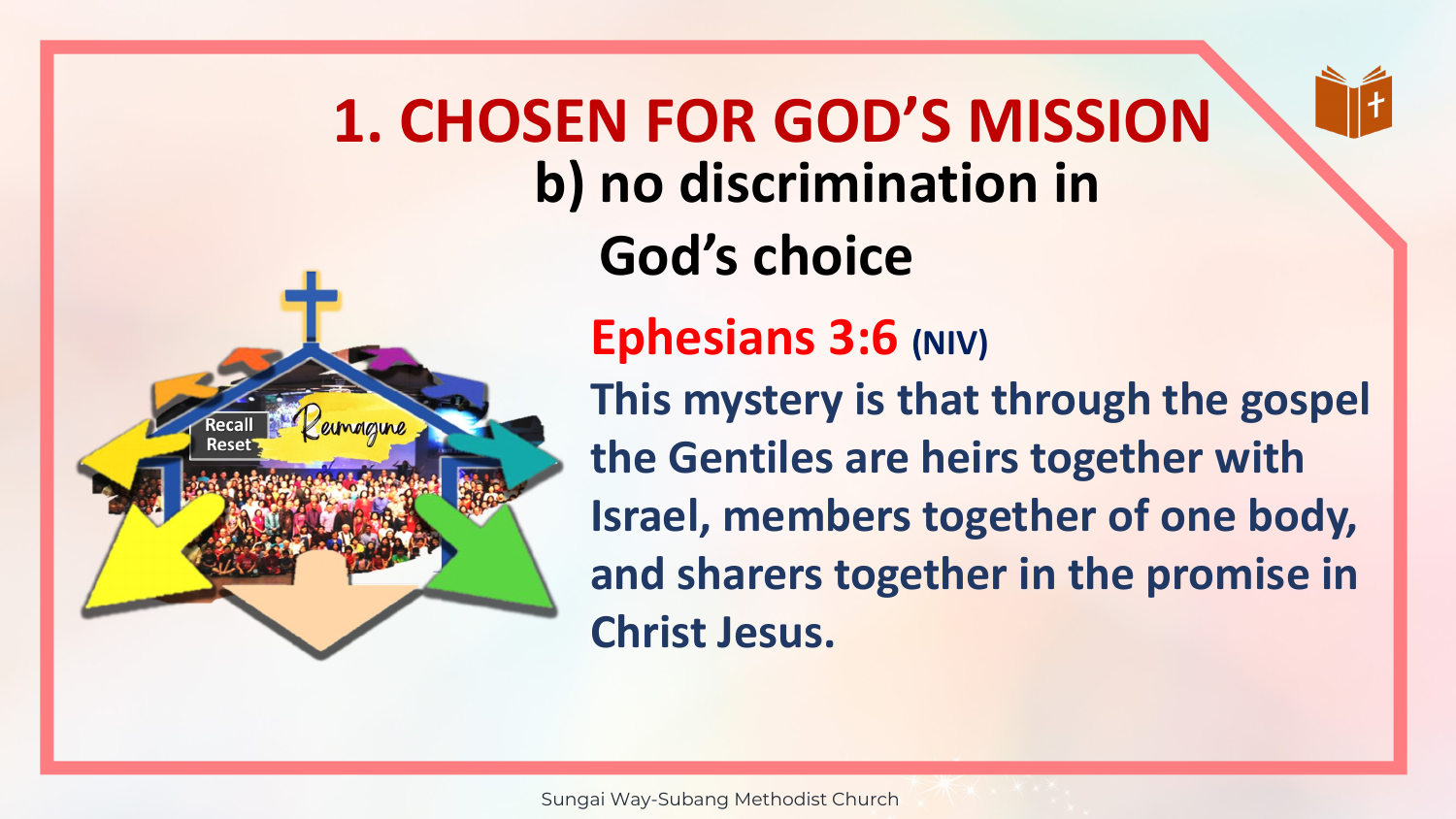

**c) each generation chosen to lead that generation 1. CHOSEN FOR GOD'S MISSION**

#### **Psalms 78:2-4 (NIV)**

- **2 I will open my mouth with a parable; I will utter hidden things, things from of old -**
- **3 things we have heard and known, things our ancestors have told us.**
- **<sup>4</sup> We will not hide them from their descendants;**

**we will tell the next generation**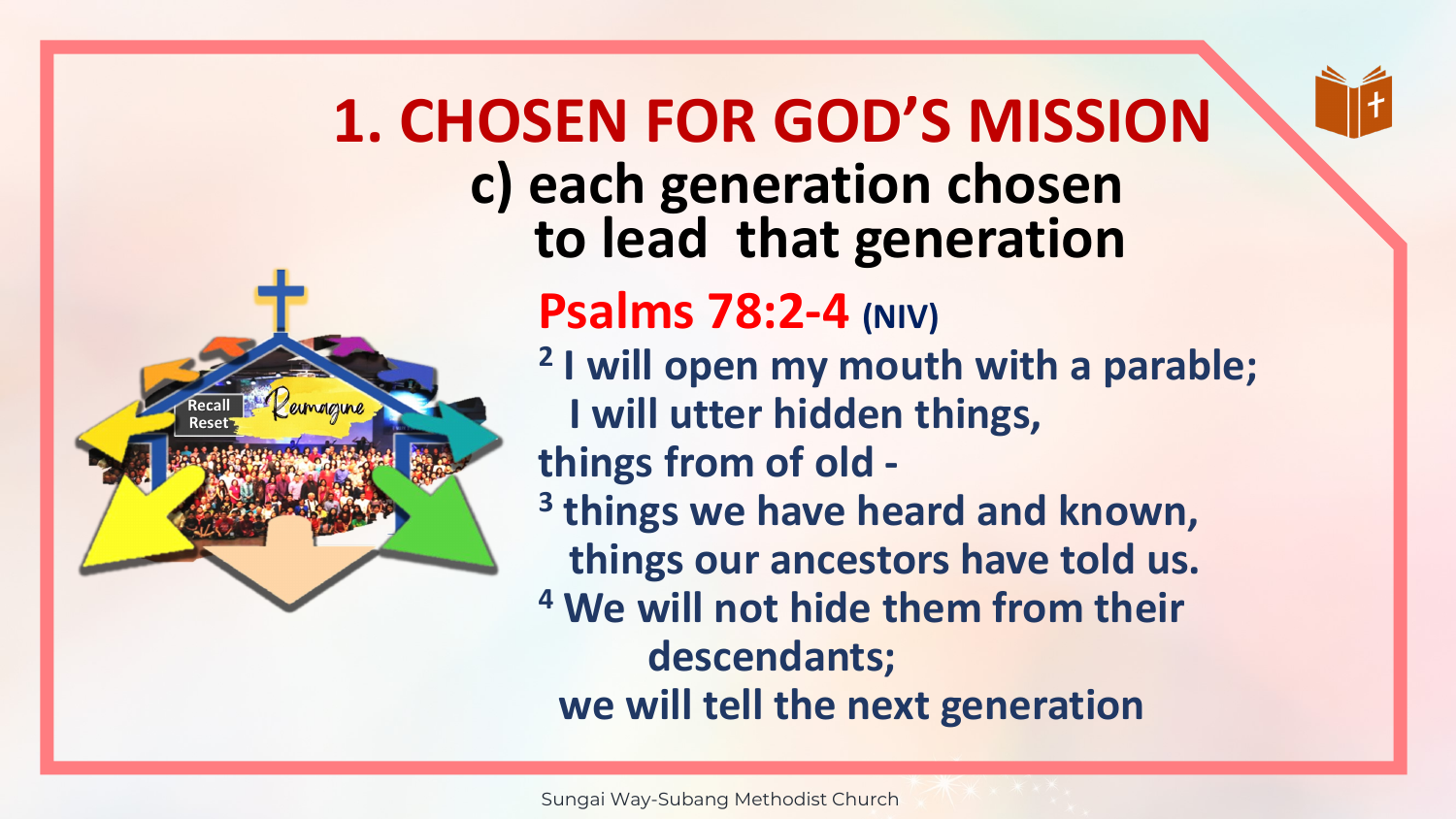

# **2. BECOME GOD'S ROYAL PRIESTHOOD**



# **a) privileged to enter into God's presence**

Sungai Way-Subang Methodist Church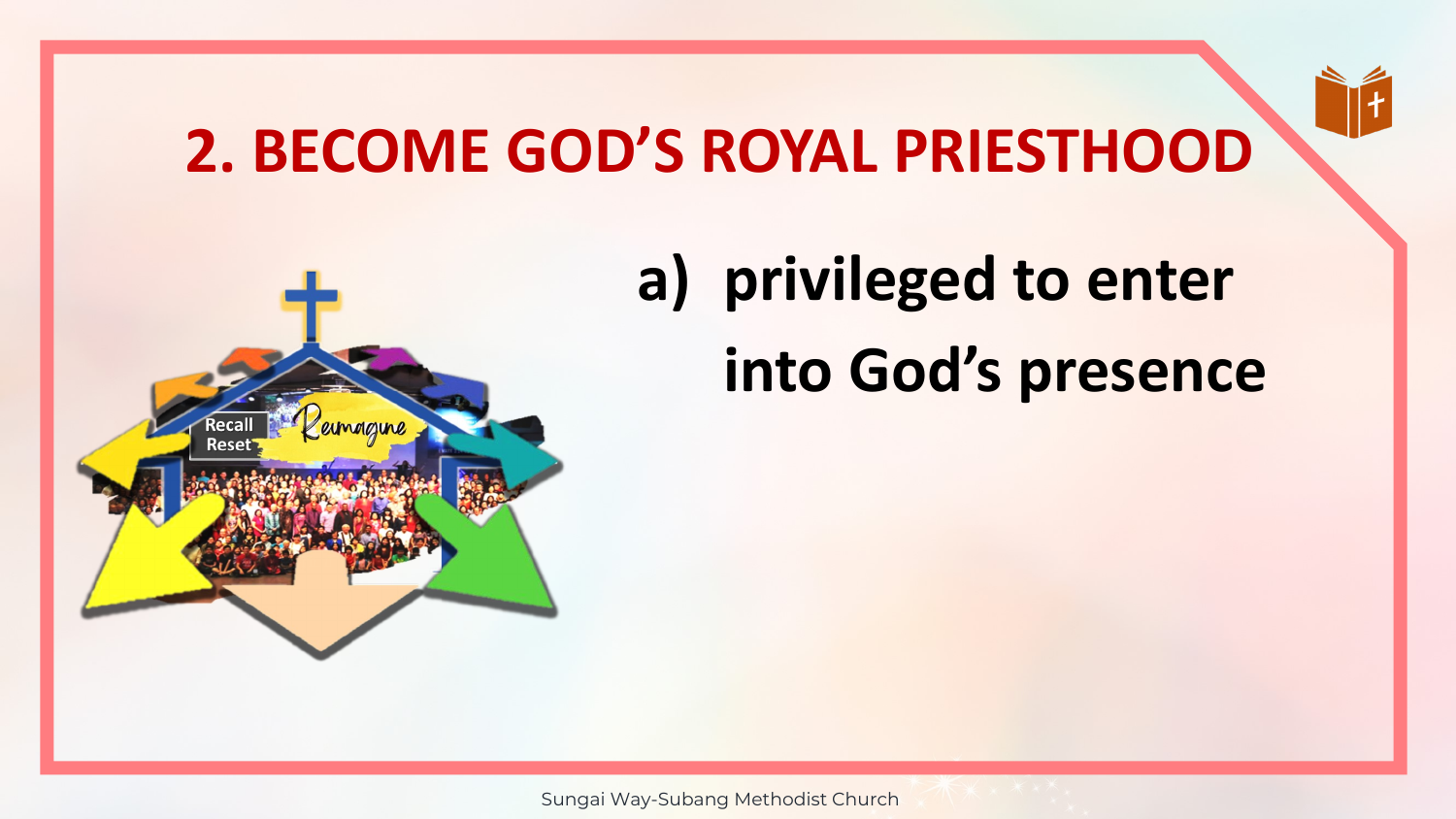# **a) privileged to enter into God's presence 2. BECOME GOD'S ROYAL PRIESTHOOD**



**Hebrews 4:15-16 (NIV) <sup>15</sup> For we do not have a high priest who is unable to empathize with our weaknesses, but we have one who has been tempted in every way, just as we are - yet He did not sin. <sup>16</sup> Let us then approach God's throne of grace with confidence, so that we may receive mercy and find grace to help us in our time of need.**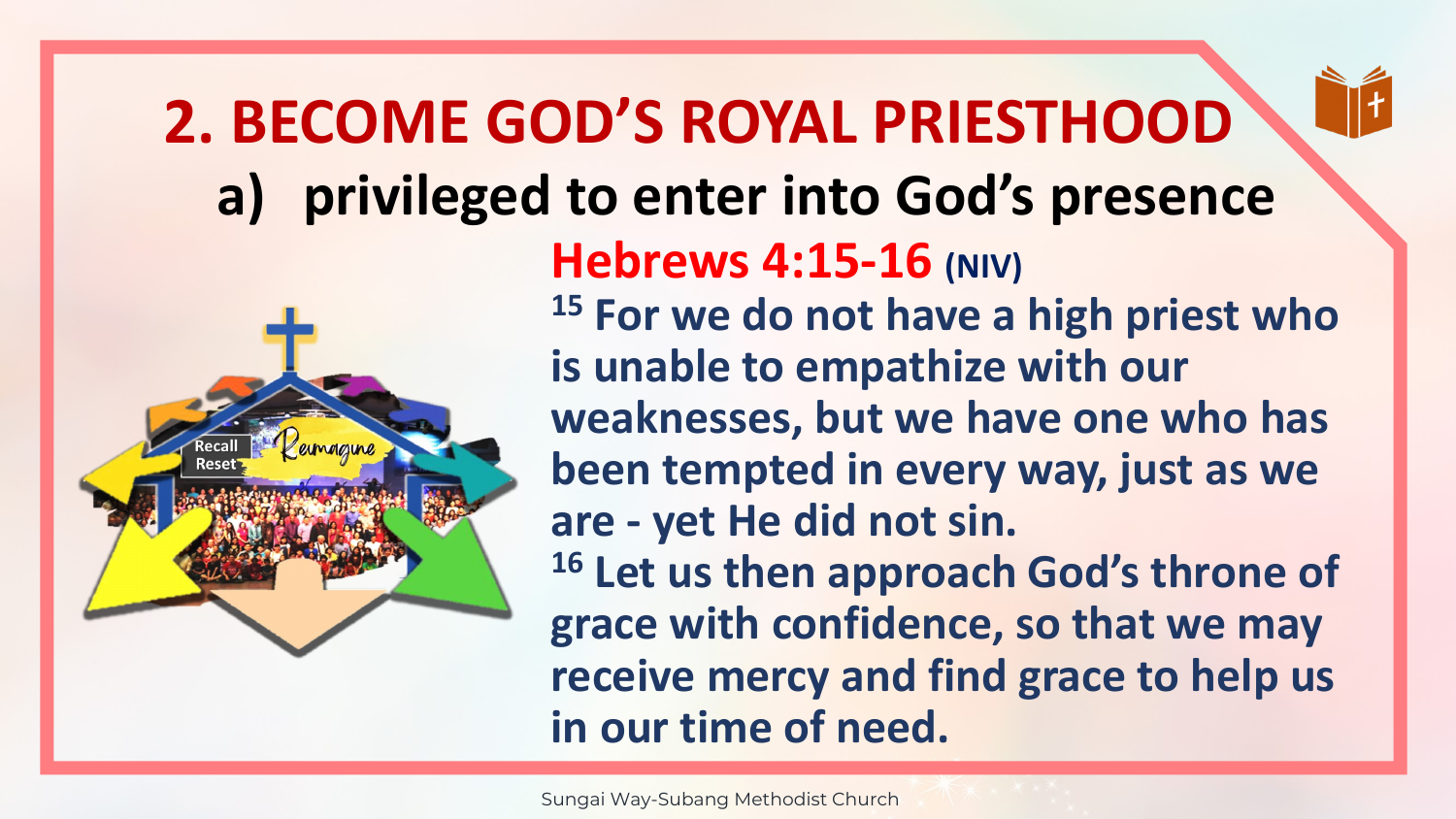# **2. BECOME GOD'S ROYAL PRIESTHOOD**





**a) privileged to enter into God's presence b) intercede for others**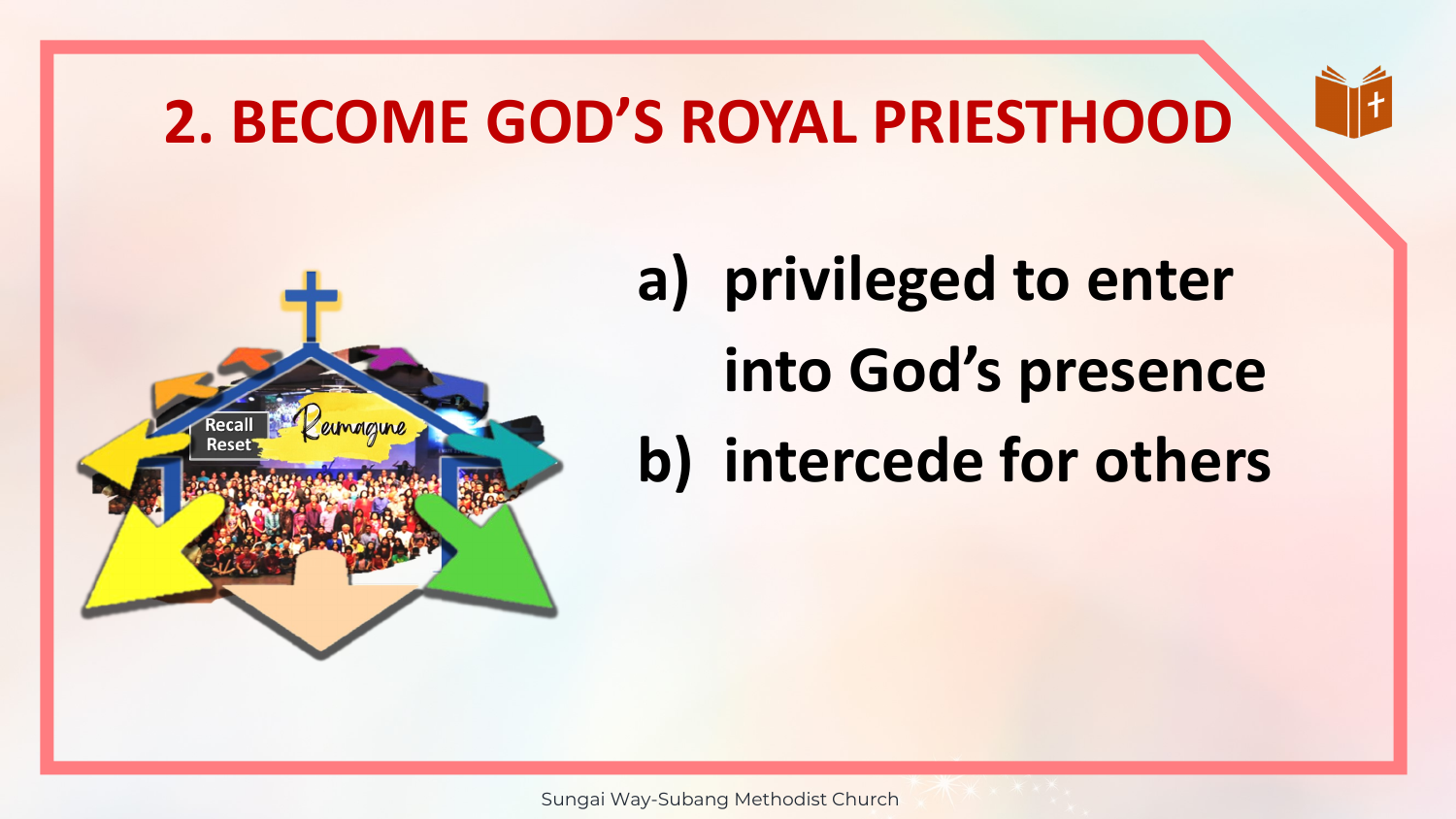#### **b) intercede for others Romans 10:1 (NIV) <sup>1</sup> Brothers and sisters, my heart's desire and prayer to God for the Israelites is that they may be saved. 2. BECOME GOD'S ROYAL PRIESTHOOD**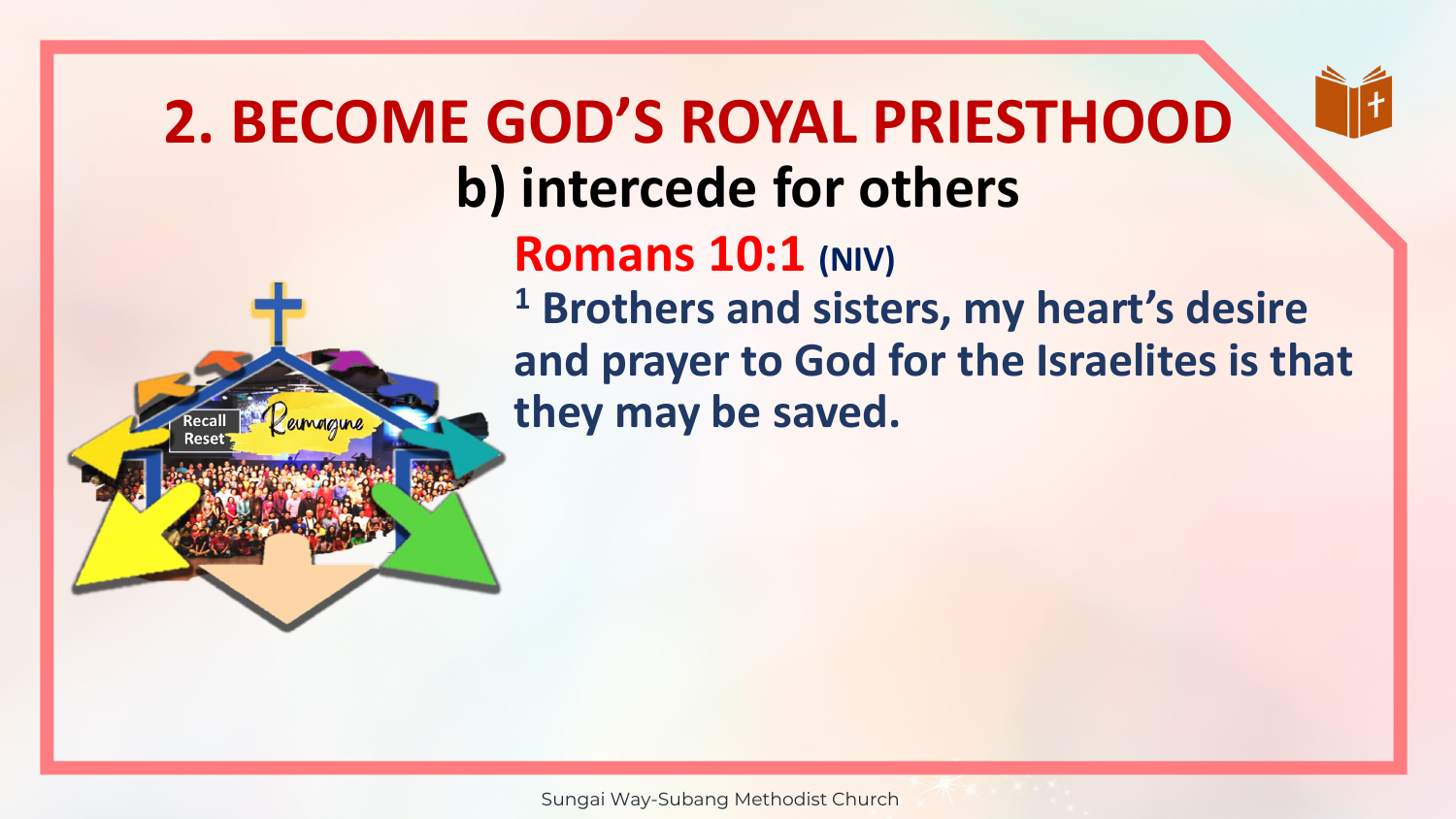#### **b) intercede for others Romans 10:1 (NIV) <sup>1</sup> Brothers and sisters, my heart's desire and prayer to God for the Israelites is that they may be saved. Matthew 9:37-38 (NIV) 2. BECOME GOD'S ROYAL PRIESTHOOD**

**<sup>37</sup> Then He said to his disciples, "The harvest is plentiful but the workers are few. <sup>38</sup> Ask the Lord of the harvest, therefore, to send out workers into his harvest field."**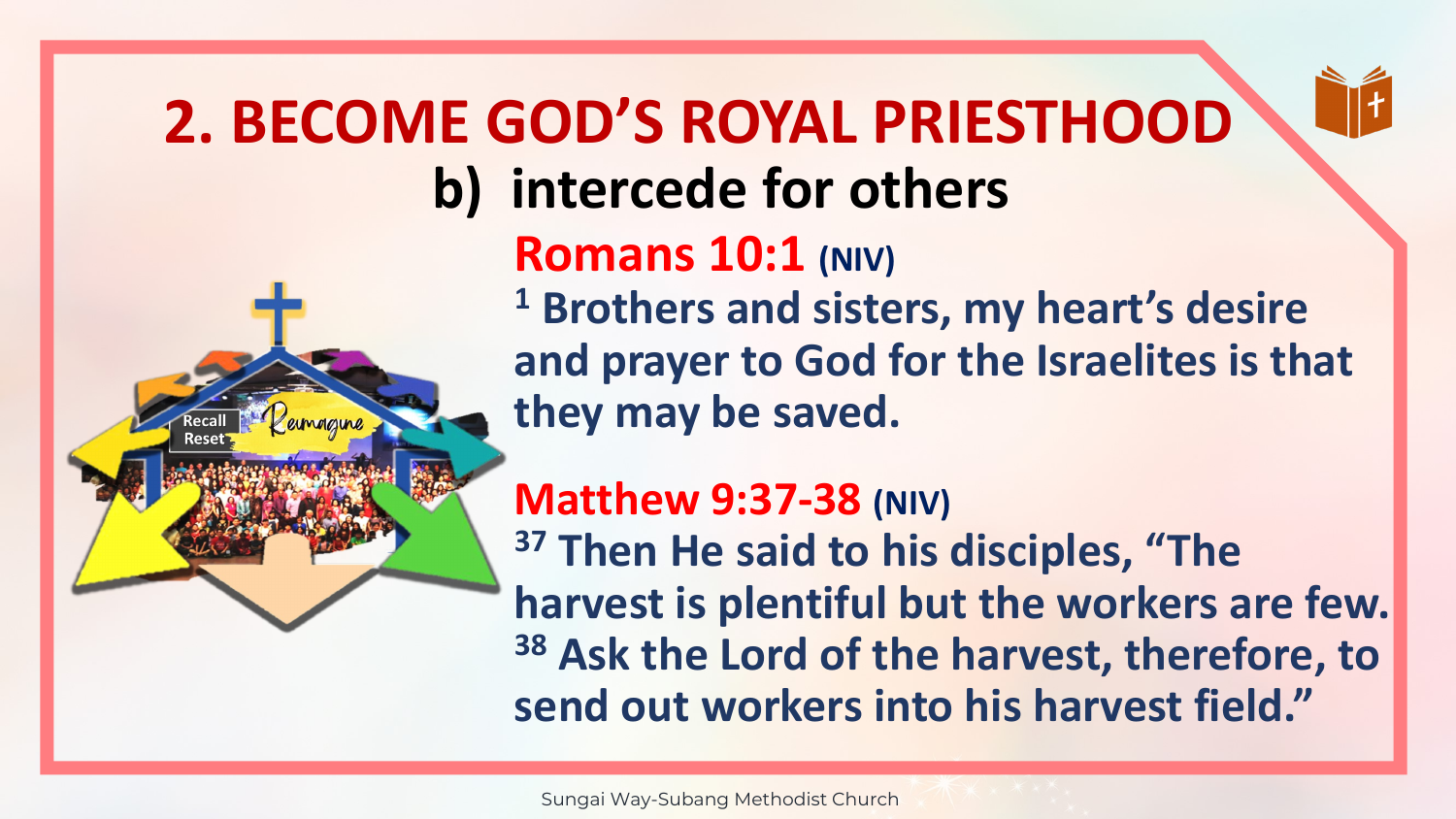# **2. BECOME GOD'S ROYAL PRIESTHOOD**





- **a) privileged to enter** 
	- **into God's presence**
- **b) intercede for others**
- **c) proclaim and guide others to God**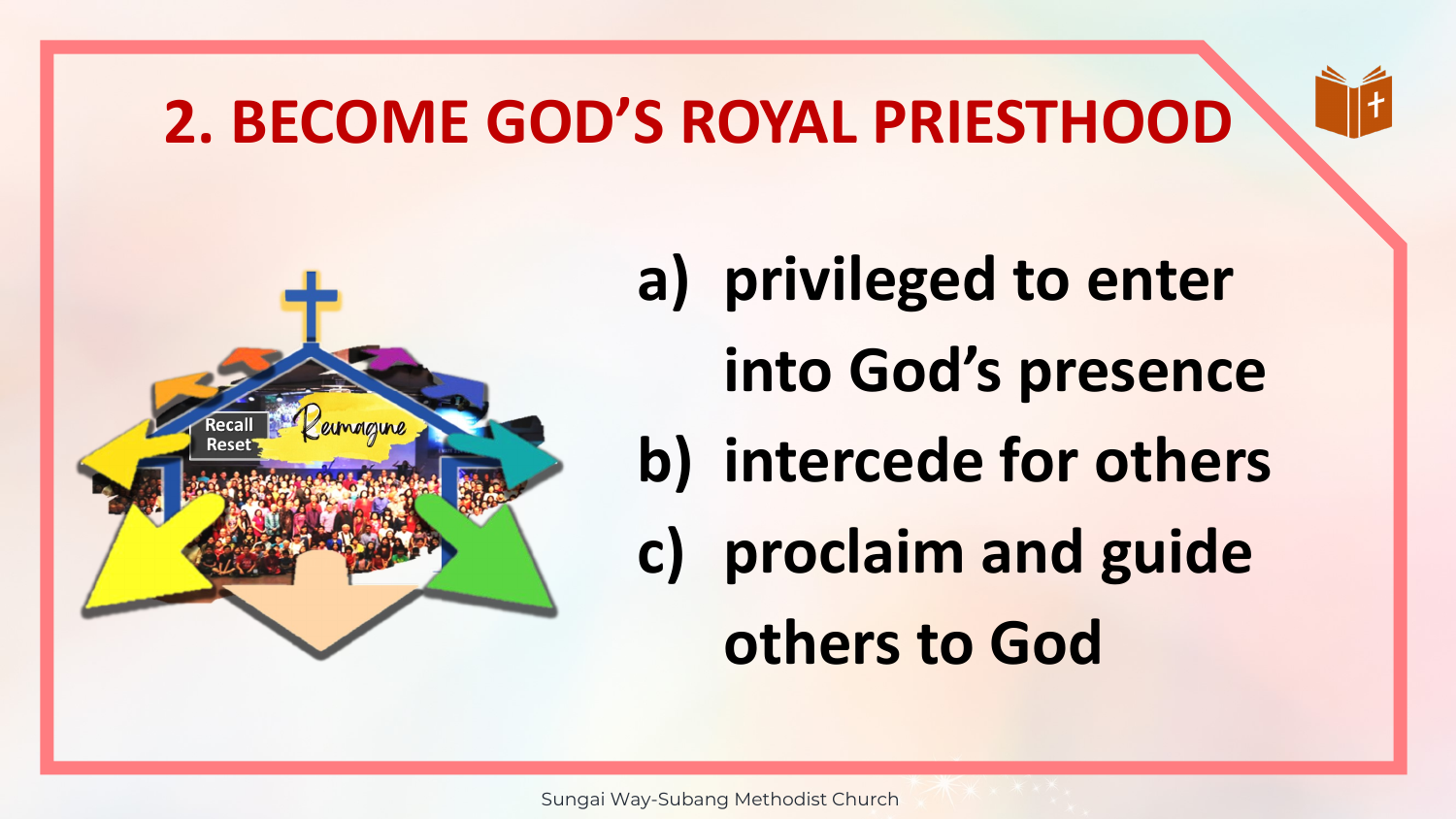#### **c) proclaim and guide others to God 2. BECOME GOD'S ROYAL PRIESTHOOD**





#### **Mark 16:15 (NIV)**

**He said to them, "Go into all the world and preach the gospel to all creation.**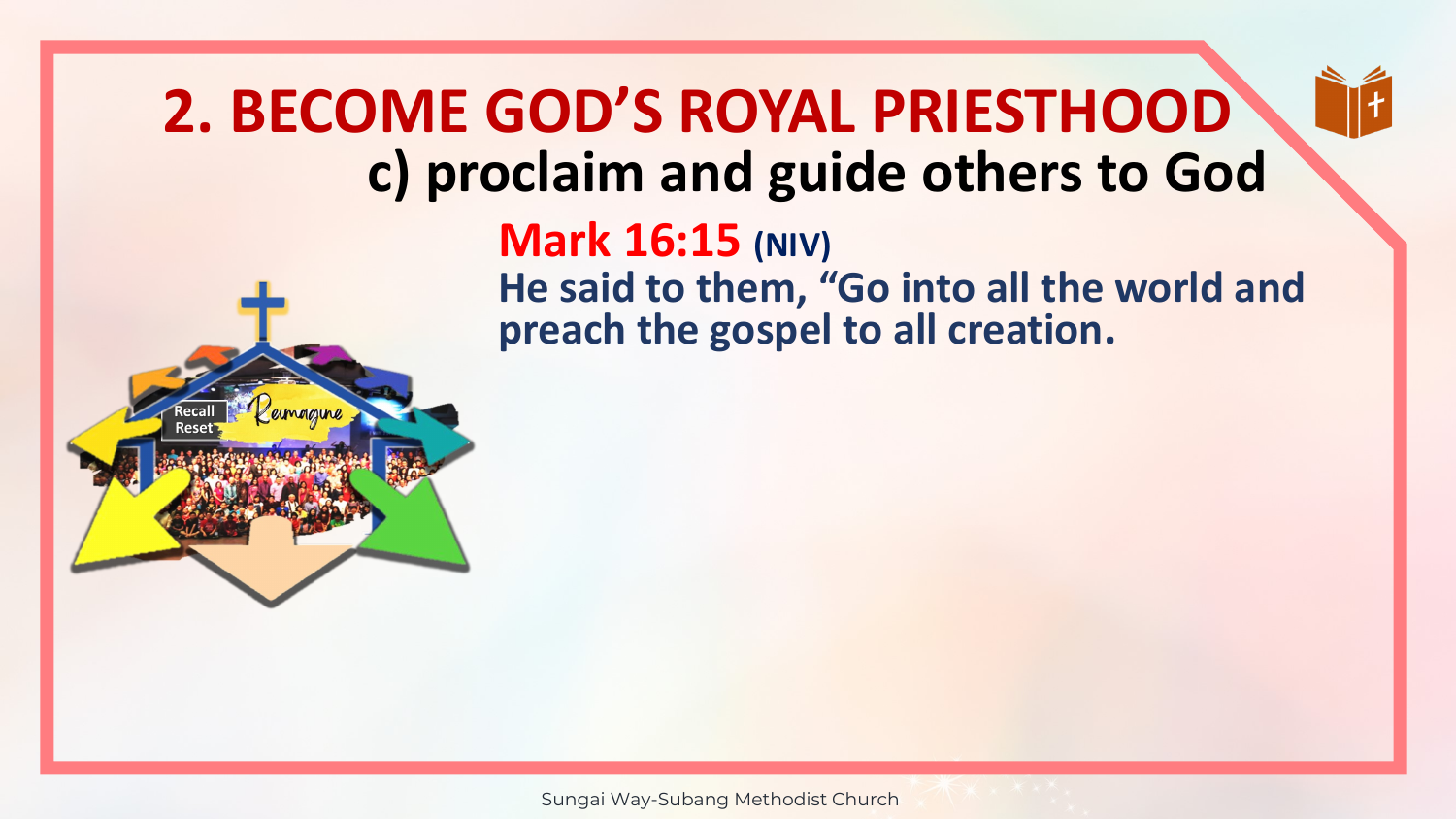#### **c) proclaim and guide others to God 2. BECOME GOD'S ROYAL PRIESTHOOD**





#### **Mark 16:15 (NIV)**

**He said to them, "Go into all the world and preach the gospel to all creation.**

#### **2 Corinthians 2:14 (NIV)**

**But thanks be to God, who always leads us as captives in Christ's triumphal procession and uses us to spread the aroma of the knowledge of him everywhere..**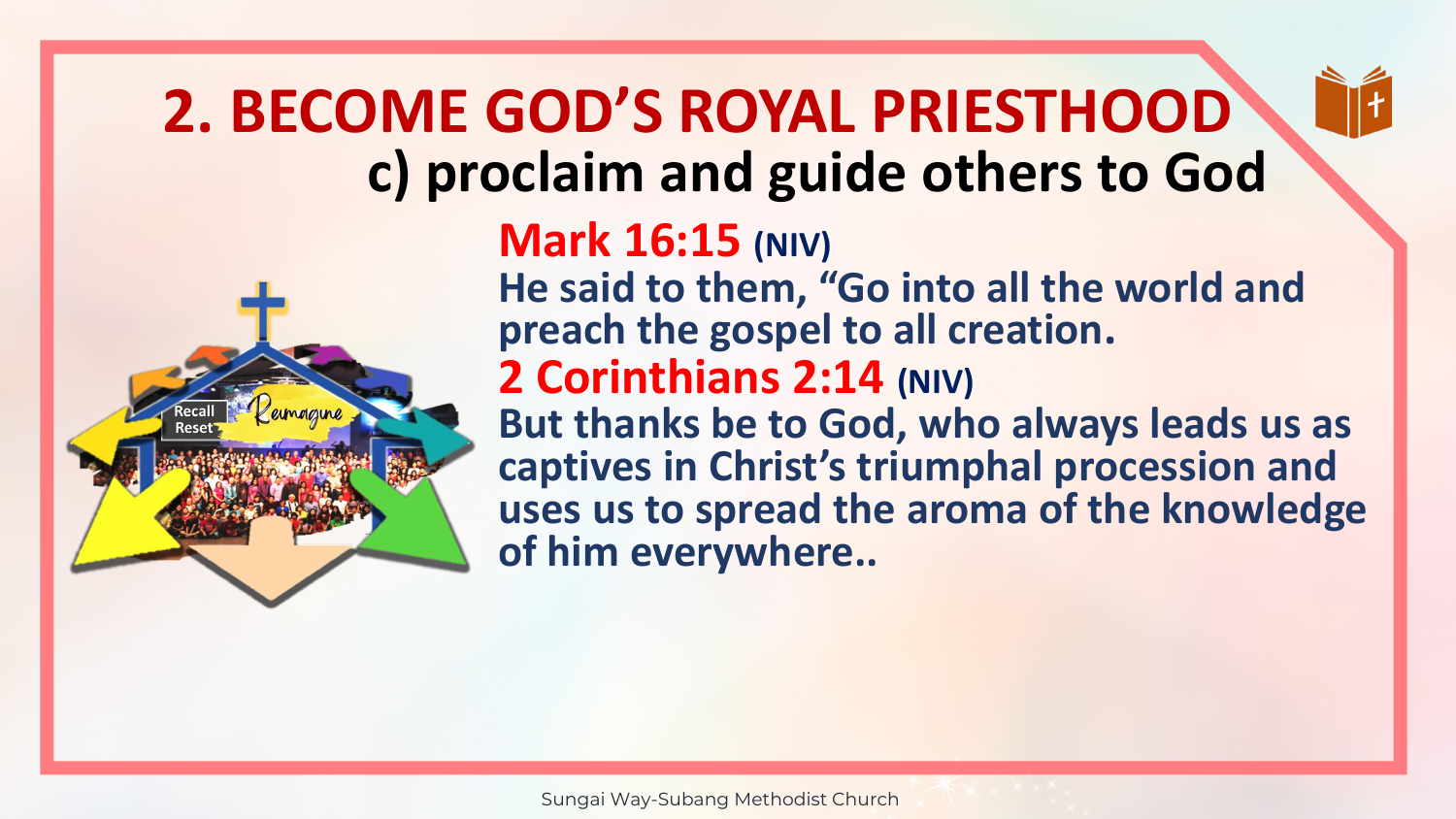#### **c) proclaim and guide others to God 2. BECOME GOD'S ROYAL PRIESTHOOD**





#### **Mark 16:15 (NIV)**

**He said to them, "Go into all the world and preach the gospel to all creation.**

#### **2 Corinthians 2:14 (NIV)**

**But thanks be to God, who always leads us as captives in Christ's triumphal procession and uses us to spread the aroma of the knowledge of him everywhere..** 

#### **Matthew 24:14 (NIV)**

**And this gospel of the kingdom will be preached in the whole world as a testimony to all nations, and then the end will come.**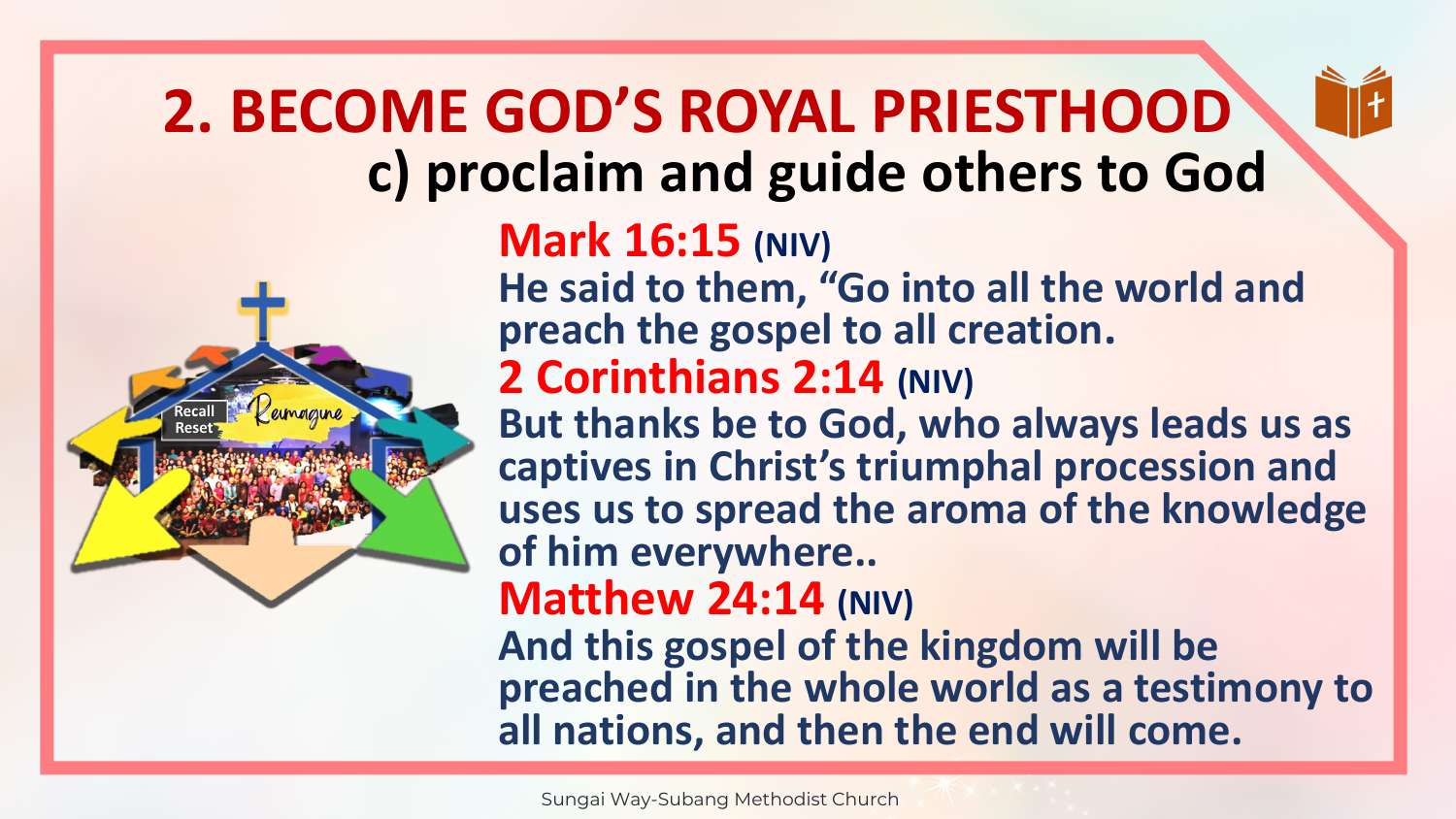#### **3. BELONG TO GOD'S HOLY NATION**

#### **a) speak the same language**



Sungai Way-Subang Methodist Church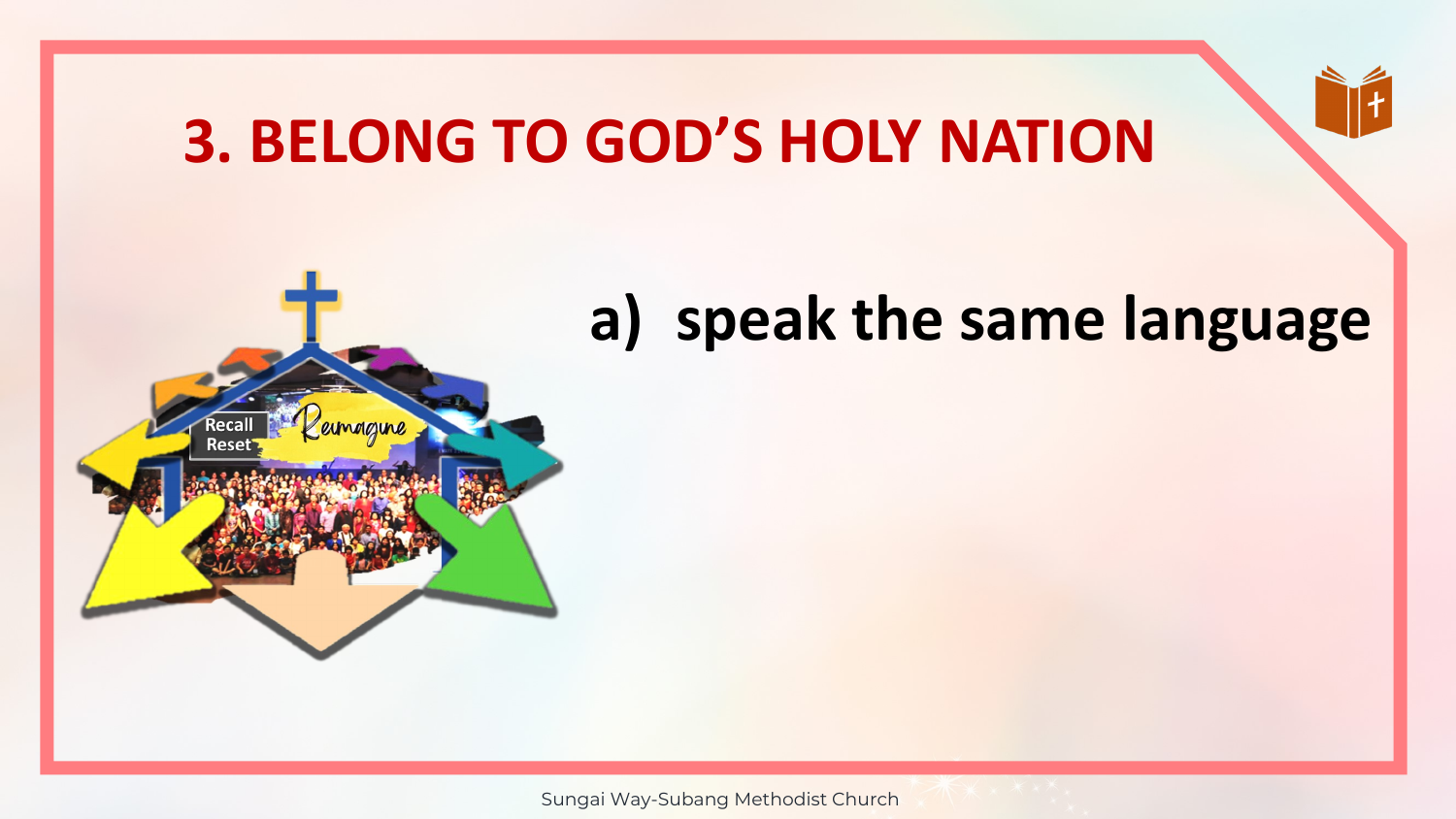## **BELONG TO GOD'S HOLY NATION**



# Rese

#### **a) speak the same language**

#### **Luke 24:47 (NIV)**

**<sup>47</sup> and repentance for the forgiveness of sins will be preached in His name to all nations, beginning at Jerusalem.**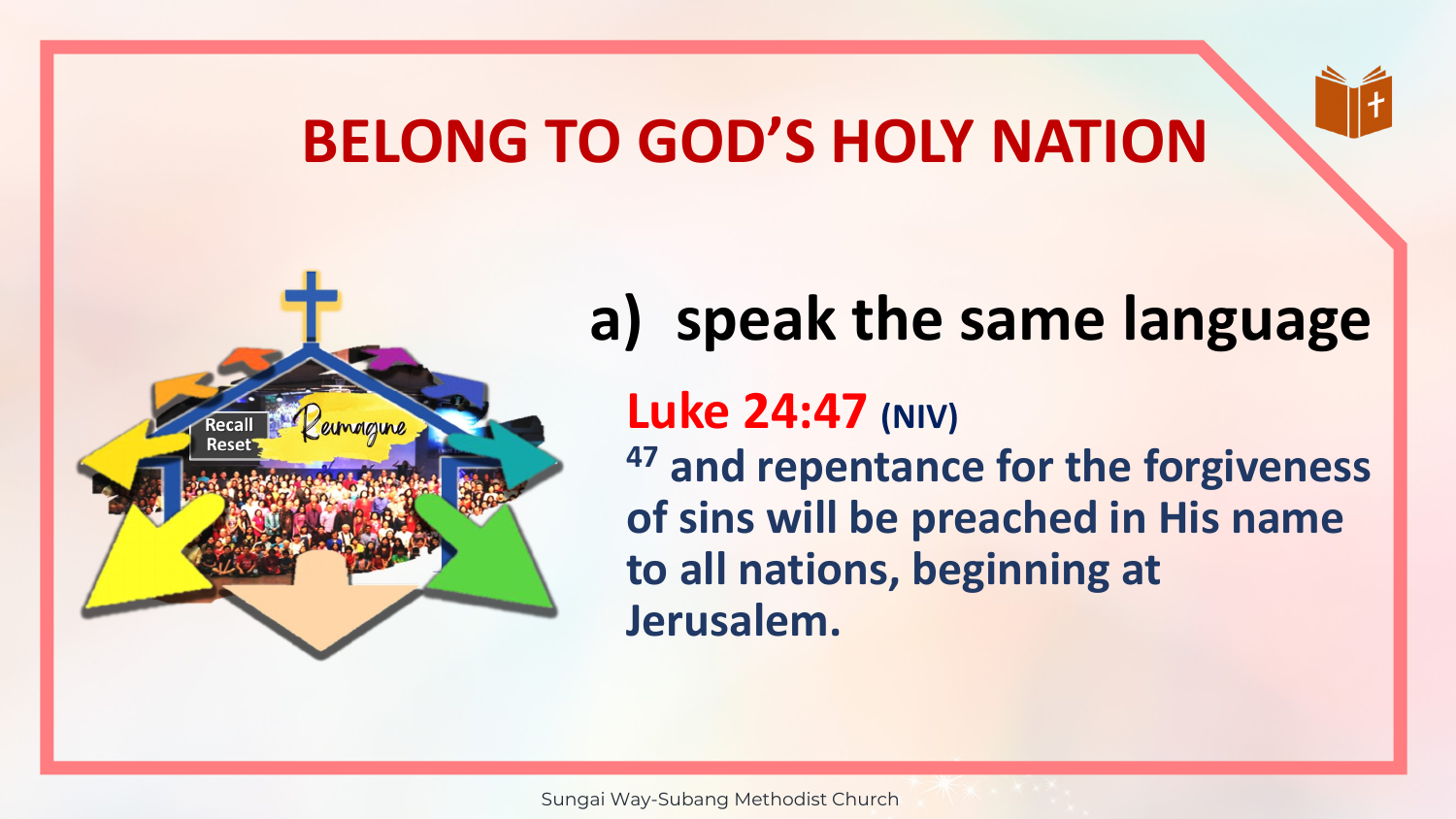#### **3. BELONG TO GOD'S HOLY NATION**

**Rese** 

# **a) speak the same language**

## **b) have a common descent**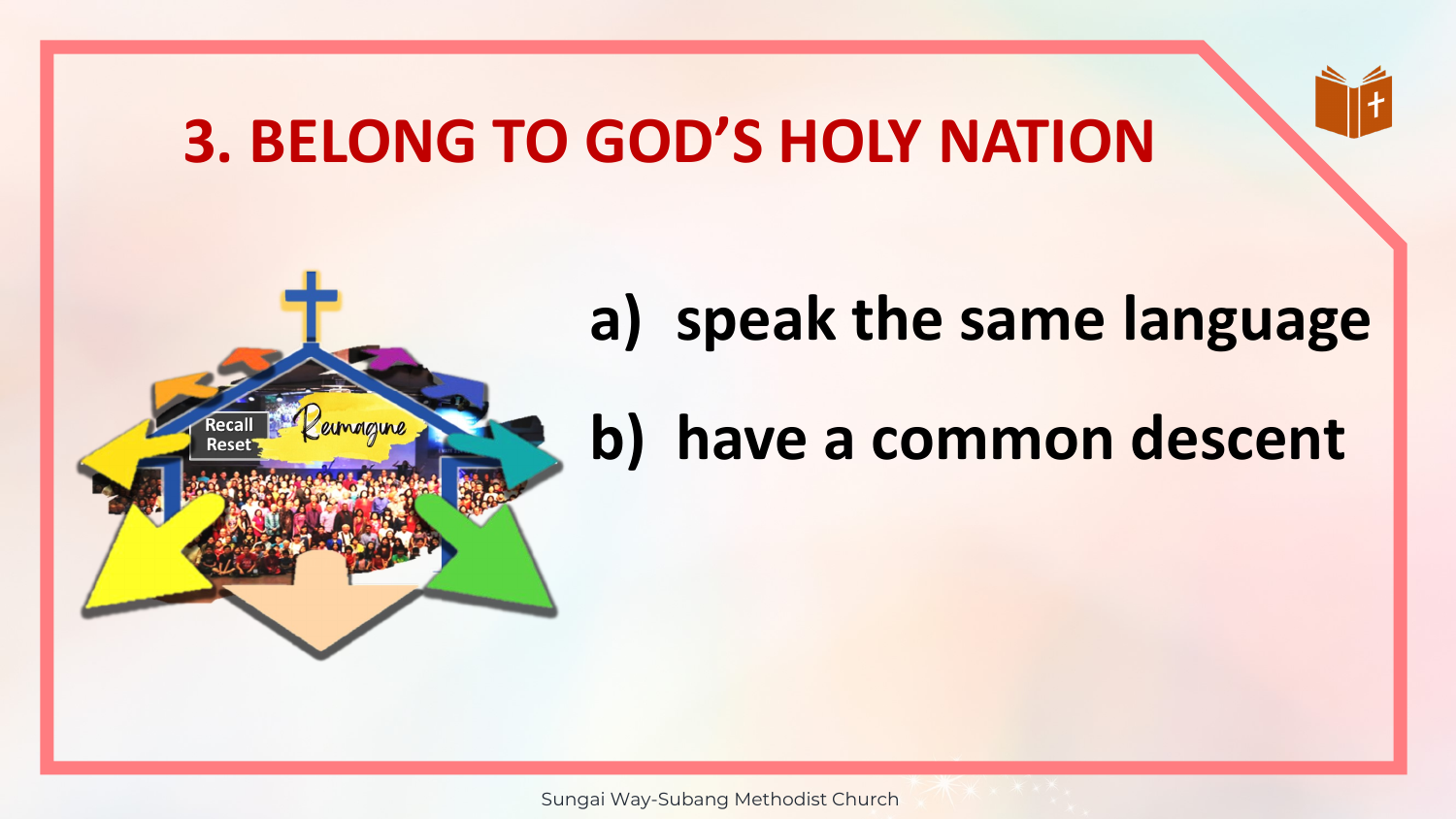# **b) have a common descent 3. BELONG TO GOD'S HOLY NATION**



#### **Galatians 3:26-29 (NIV)**

**<sup>26</sup> So in Christ Jesus you are all children of God through faith, <sup>27</sup> for all of you who were baptized into Christ have clothed yourselves with Christ. <sup>28</sup> There is neither Jew nor Gentile, neither slave nor free, nor is there male and female, for you are all one in Christ Jesus.** 

**<sup>29</sup> If you belong to Christ, then you are Abraham's seed, and heirs according to the promise.**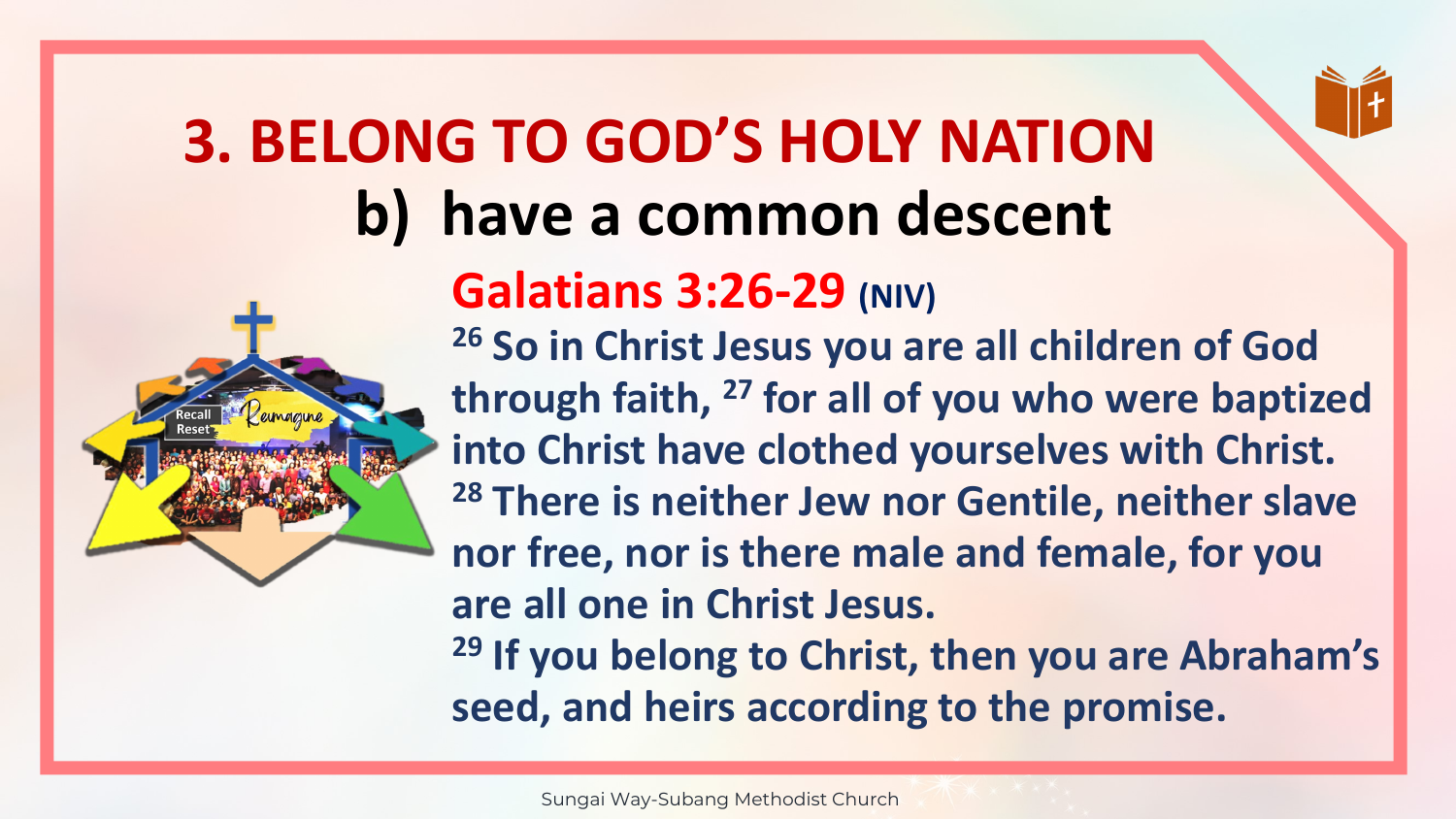#### **3. BELONG TO GOD'S HOLY NATION**



# **a) speak the same language**

## **b) have a common descent**

# **c) share same background**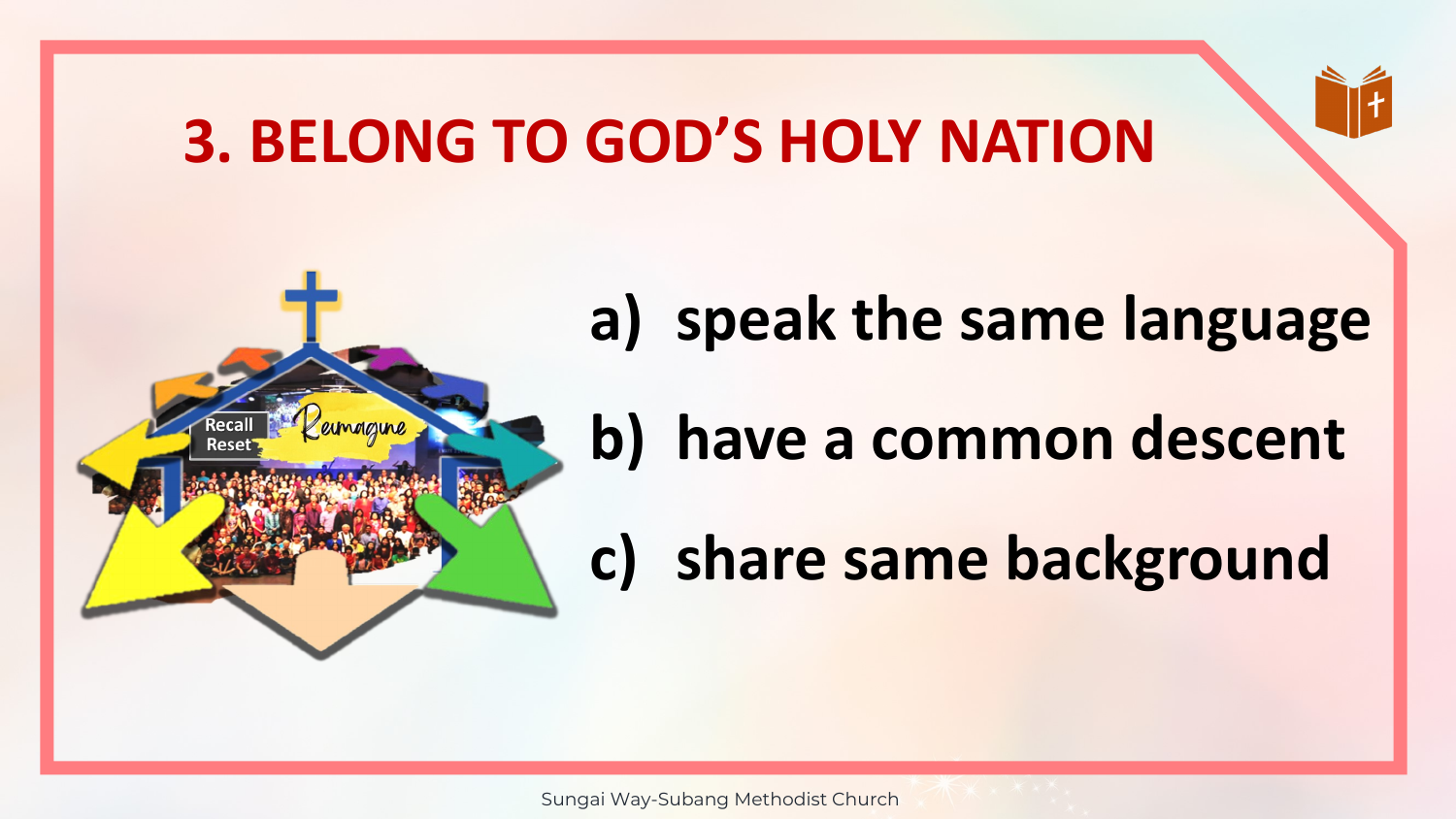## **3. BELONG TO GOD'S HOLY NATION**

Rese

# **c) share same background**

**Ephesians 2:8-9 (NIV) <sup>8</sup> For it is by grace you have been saved, through faith - and this is not from yourselves, it is the gift of God - <sup>9</sup> not by works, so that no one can boast.**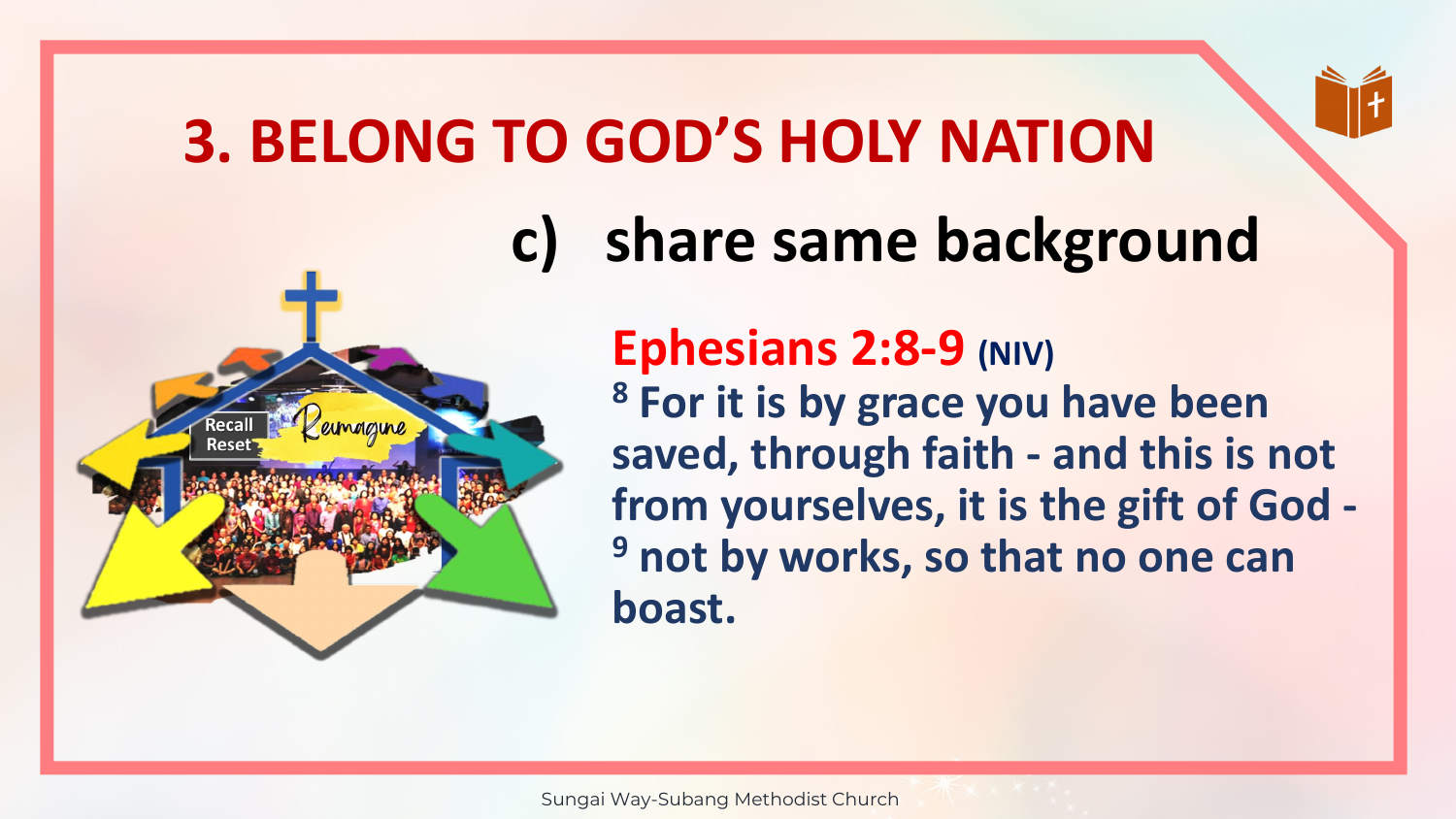# **a) bought with a price 4. BECAME HIS SPECIAL POSSESSION**

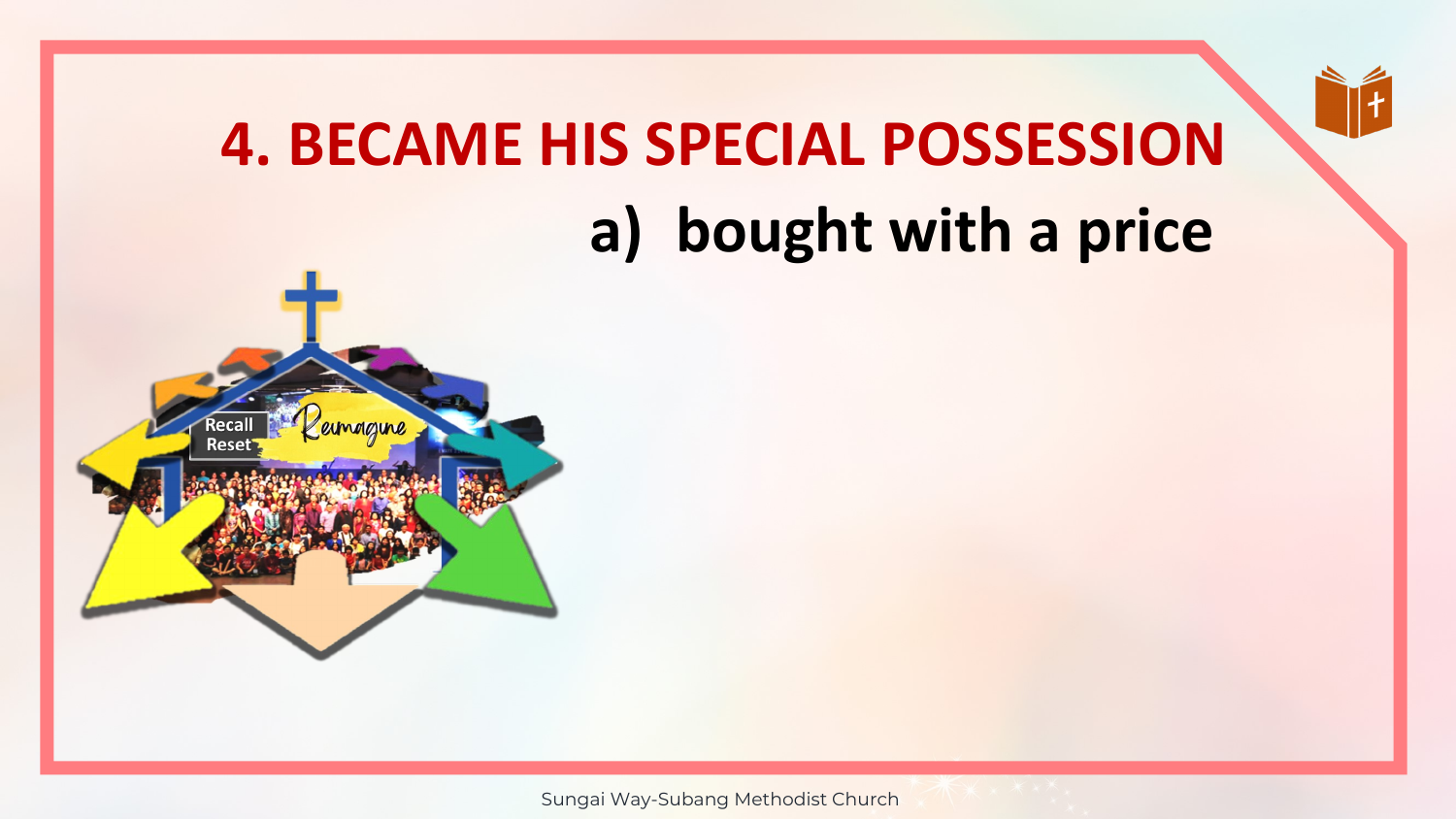#### **4. BECAME HIS SPECIAL POSSESSION**



# **a) bought with a price**

**Ephesians 2:8-9 (NIV) <sup>8</sup> For it is by grace you have been saved, through faith - and this is not from yourselves, it is the gift of God - <sup>9</sup> not by works, so that no one can boast.**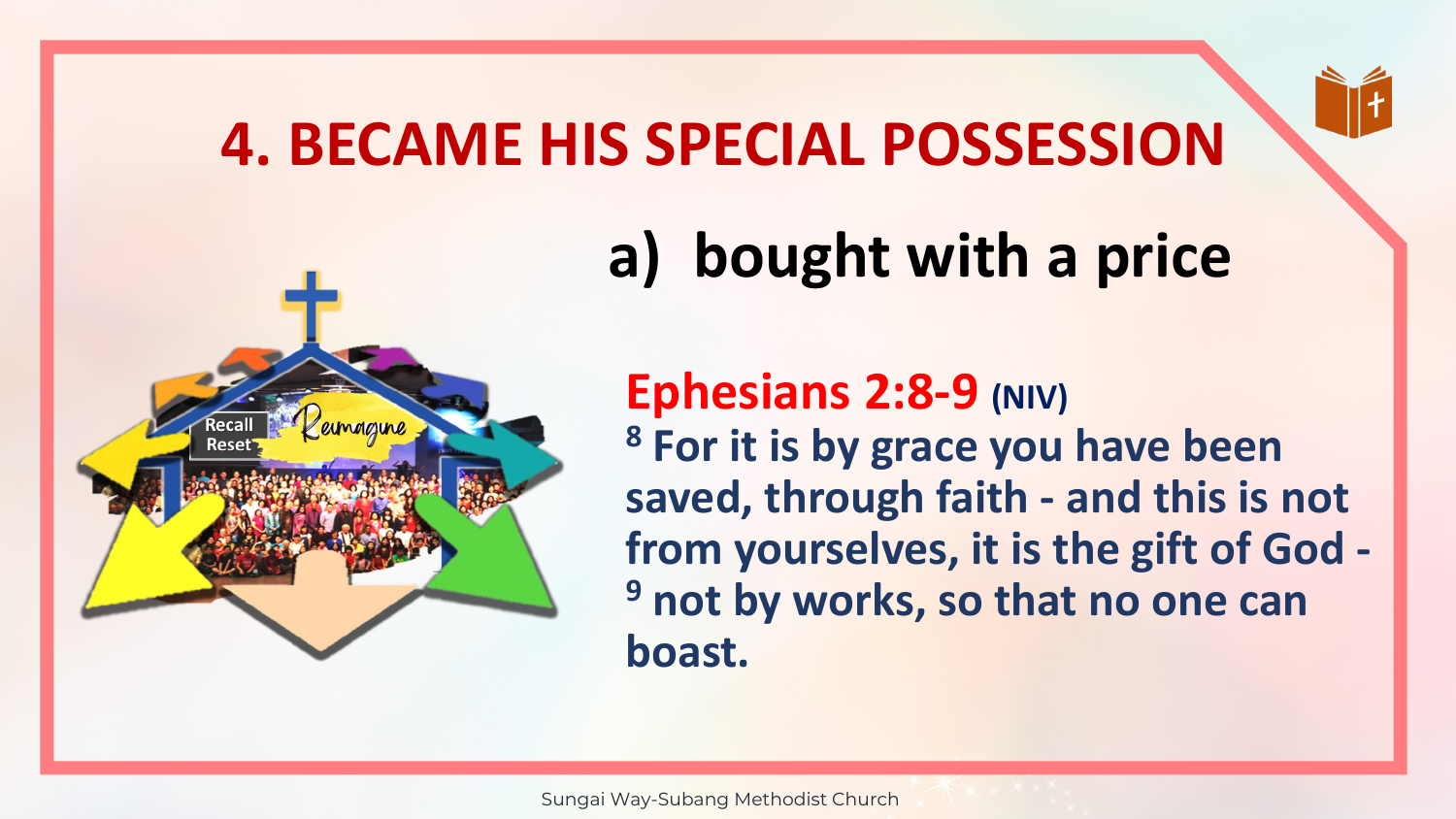#### **4. BECAME HIS SPECIAL POSSESSION**



# **a) bought with a price b) sealed with the Holy Spirit**

Sungai Way-Subang Methodist Church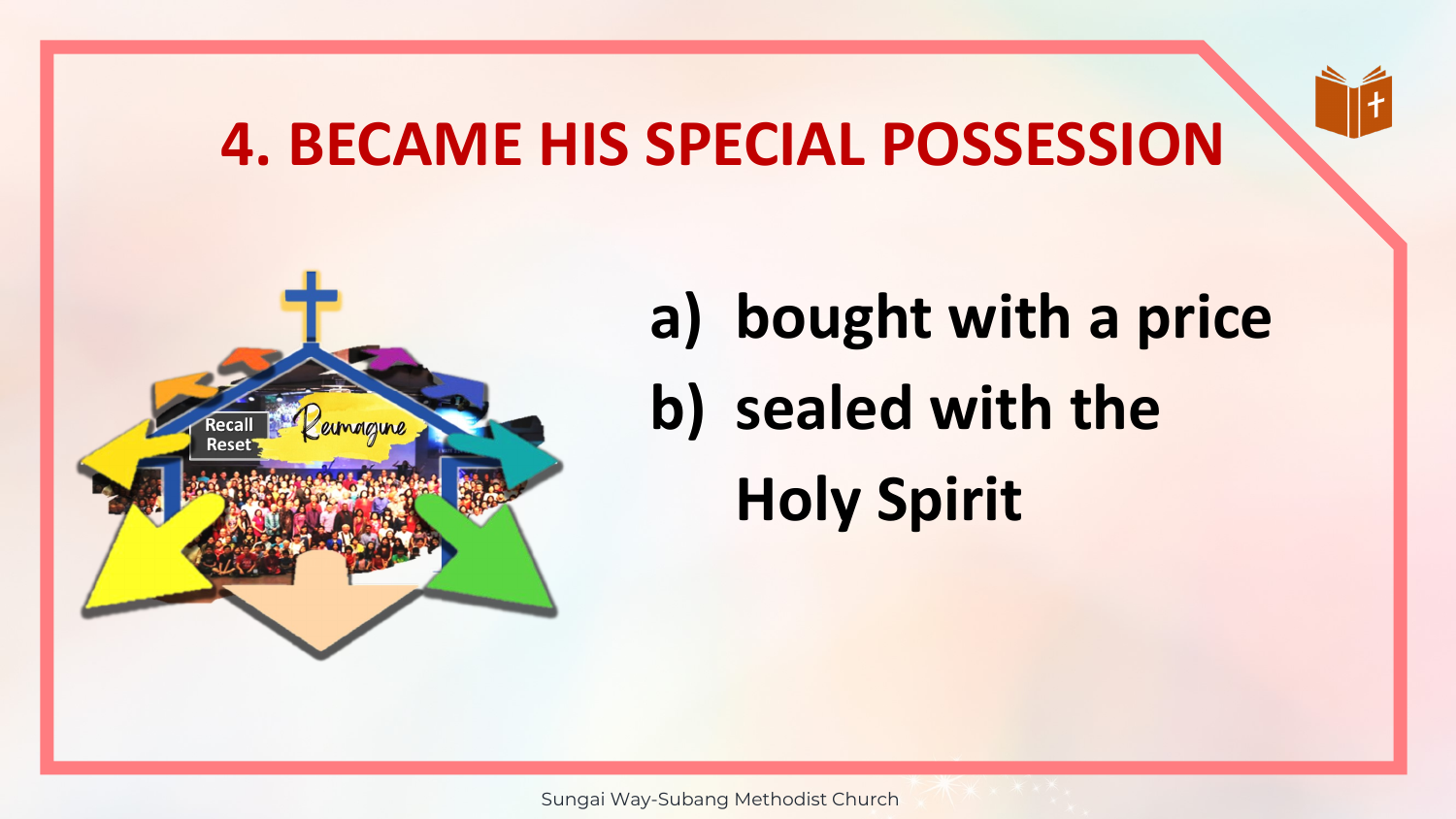# **b) sealed with the Holy Spirit 4. BECAME HIS SPECIAL POSSESSION**



**Ephesians 1:13-14 (NIV) <sup>13</sup>And you also were included in Christ when you heard the message of truth, the gospel of your salvation. When you believed, you were marked in Him with a seal, the promised Holy Spirit, <sup>14</sup> who is a deposit guaranteeing our inheritance until the redemption of those who are God's possession—to the praise of His glory.**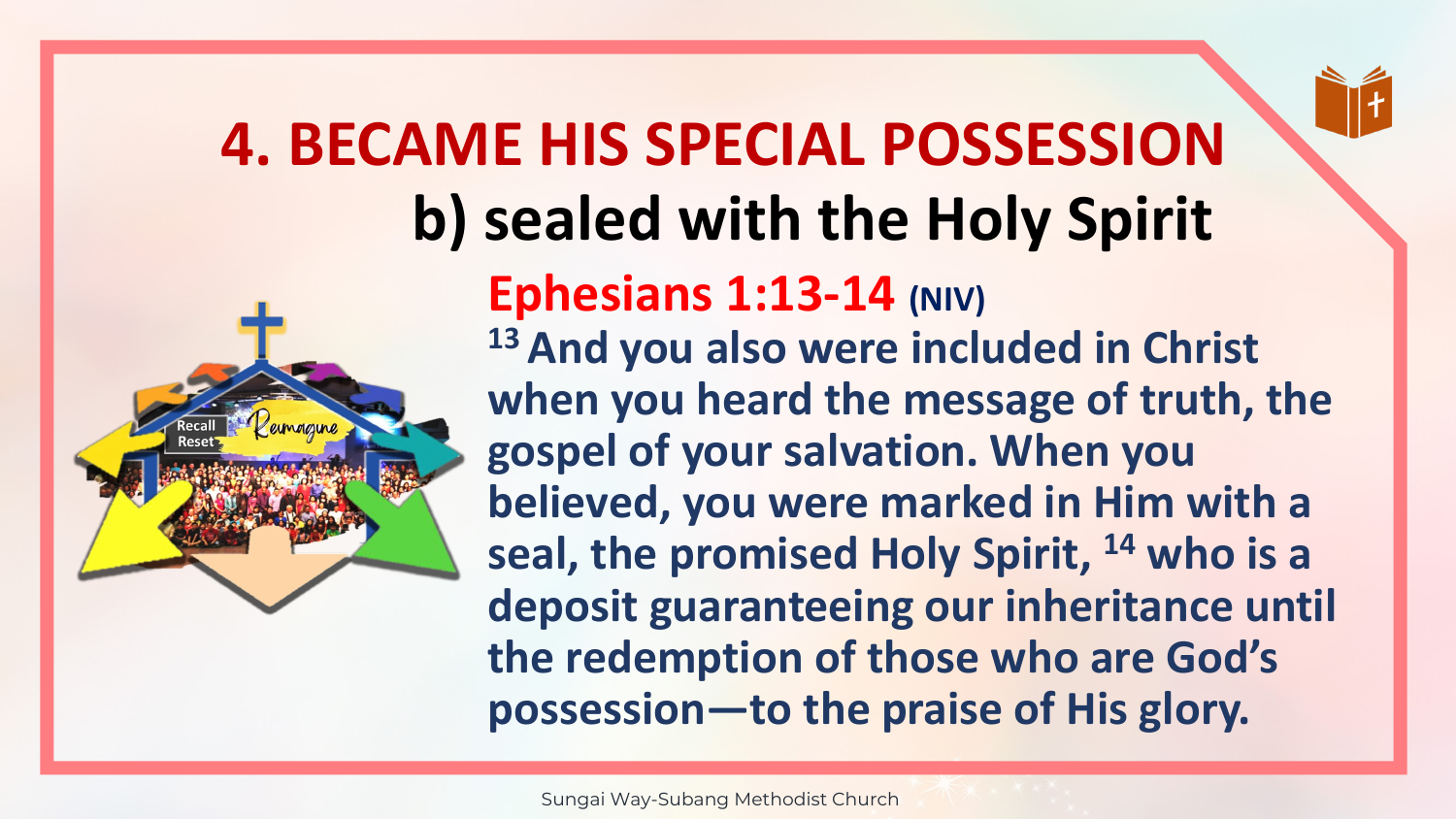# **5. TO DECLARE GOD'S PRAISES**



# **a) Words**

Sungai Way-Subang Methodist Church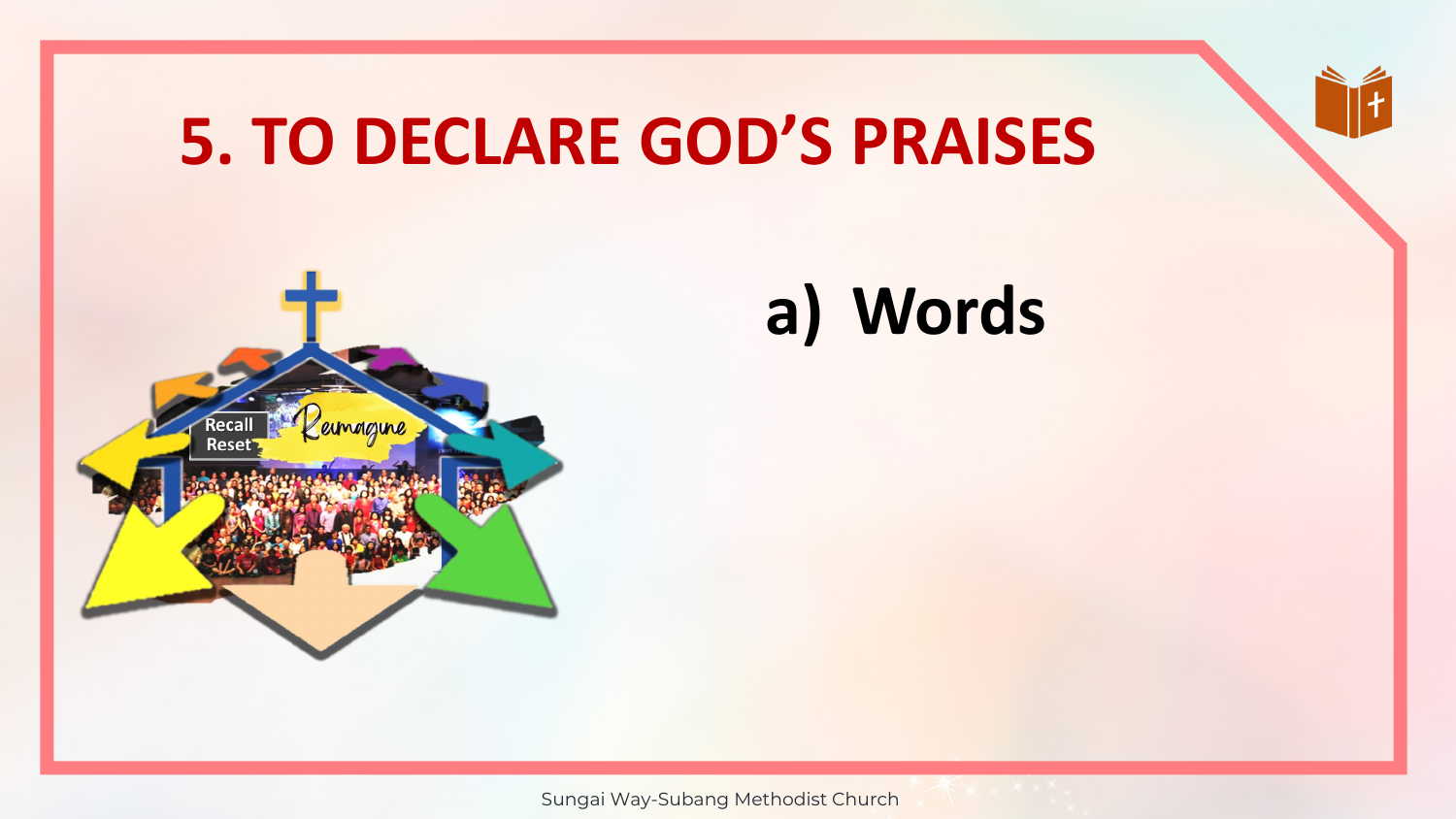# **5. TO DECLARE GOD'S PRAISES a) Words**



**Luke 24:47 (NIV) <sup>47</sup>and repentance for the forgiveness of sins will be preached in His name to all nations, beginning at Jerusalem.**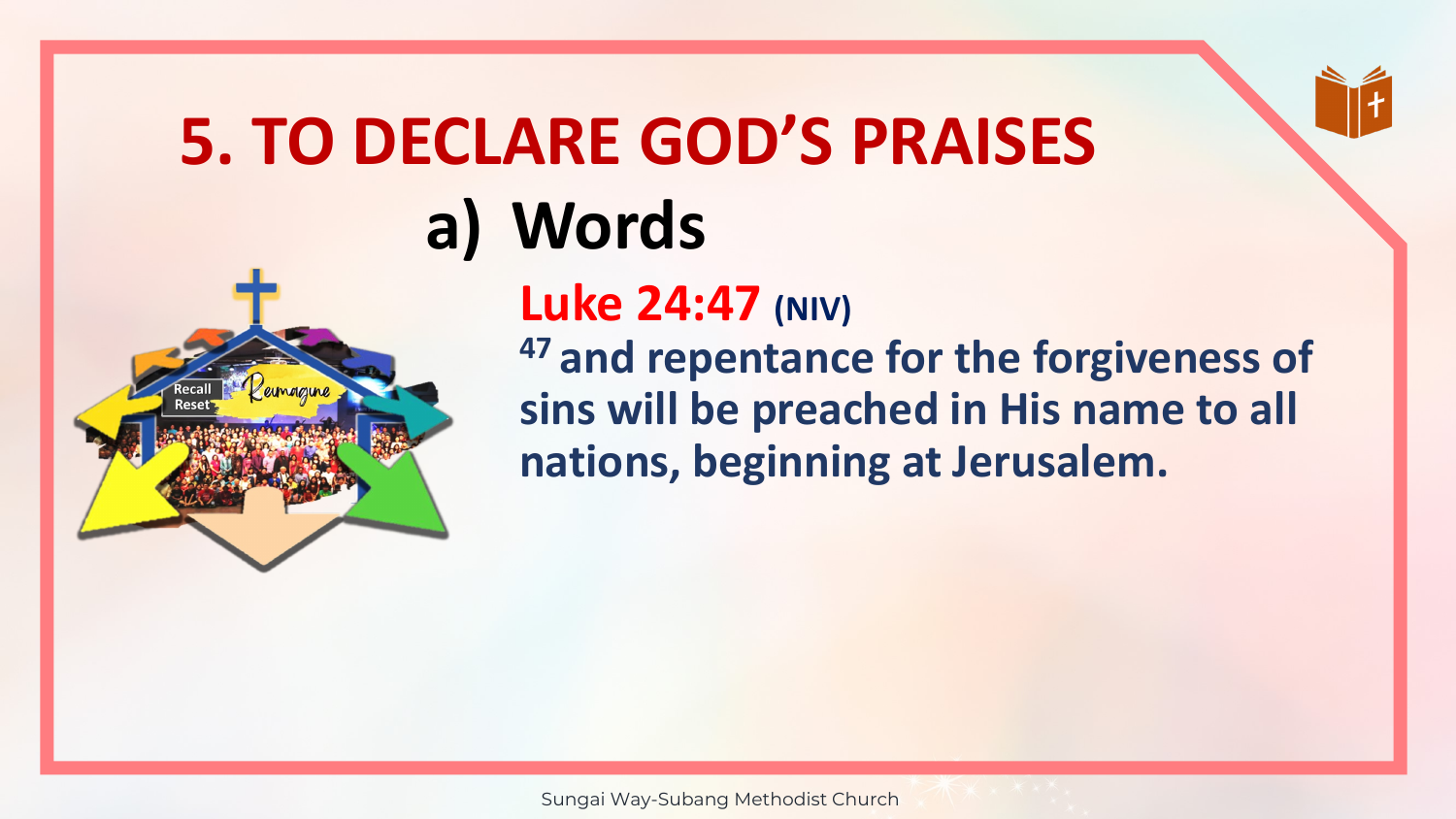# **5. TO DECLARE GOD'S PRAISES a) Words**



**Luke 24:47 (NIV) <sup>47</sup>and repentance for the forgiveness of sins will be preached in His name to all nations, beginning at Jerusalem. Colossians 1:28 (NIV) <sup>28</sup> He is the one we proclaim, admonishing and teaching everyone with all wisdom, so that we may present everyone fully mature in Christ.**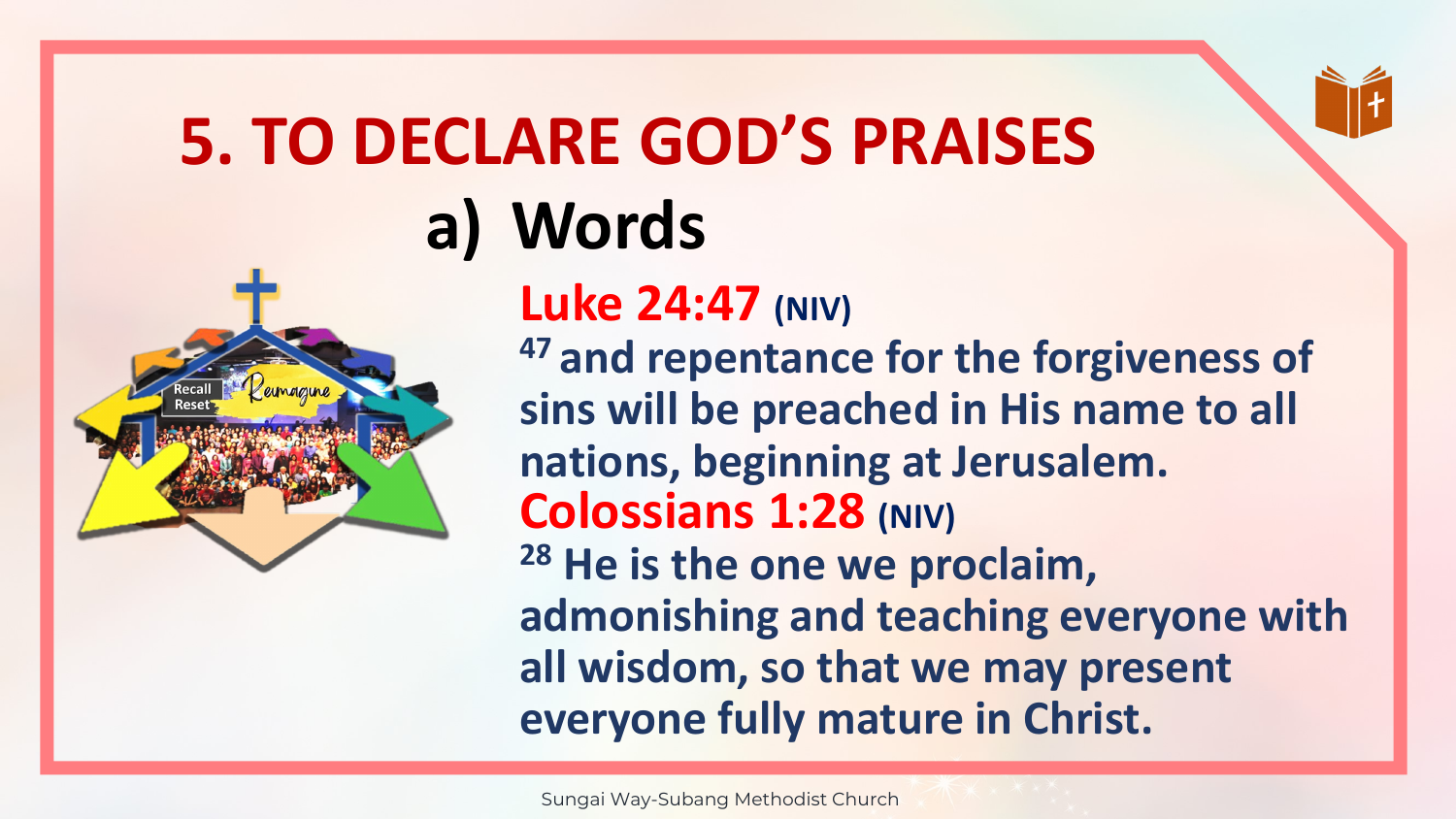# **5. TO DECLARE GOD'S PRAISES**



# **a) Words**

# **b) Actions**

Sungai Way-Subang Methodist Church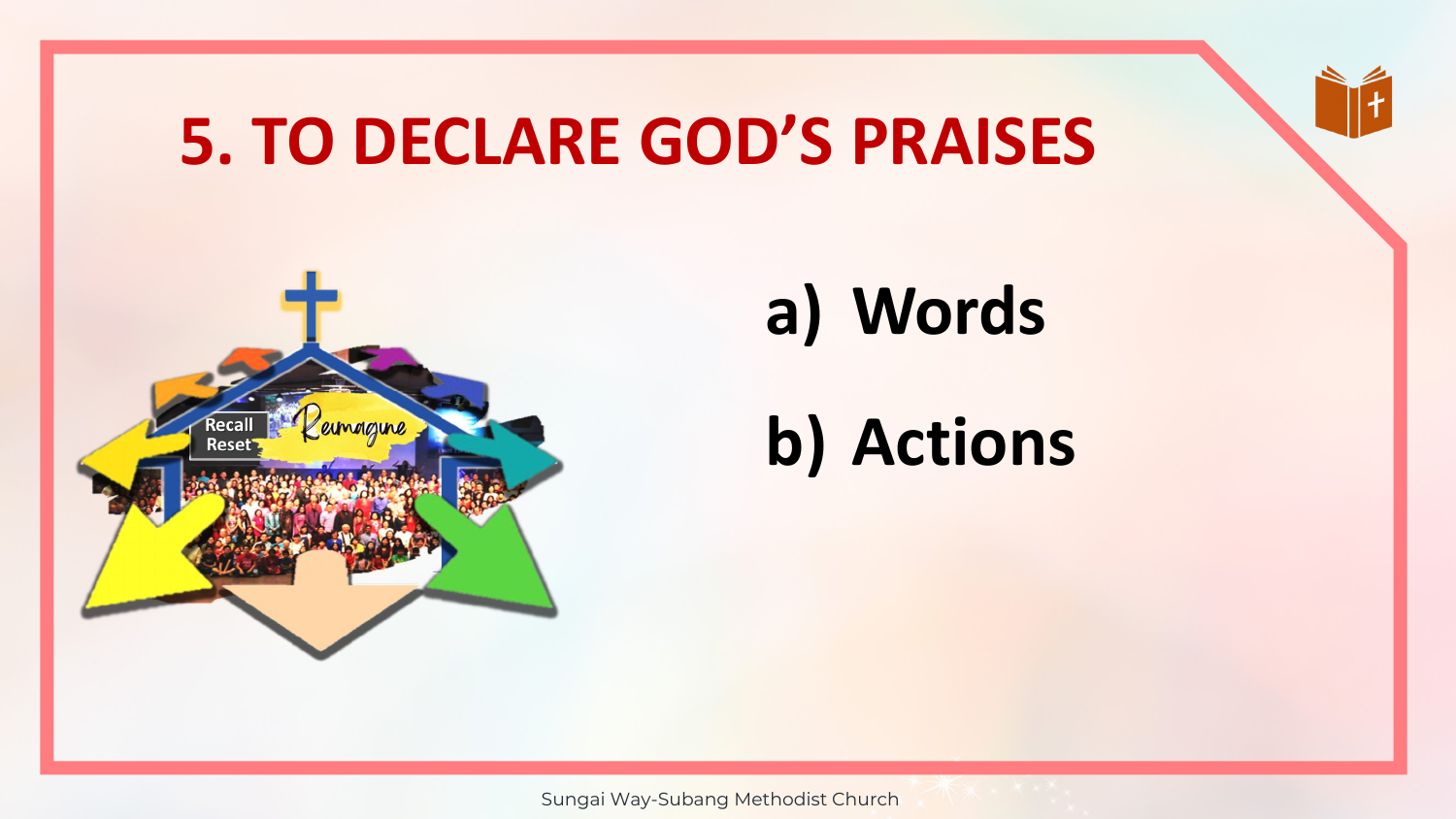

#### **James 2:14-17 (NIV)**

**<sup>14</sup>What good is it, my brothers and sisters, if someone claims to have faith but has no deeds? Can such faith save them? <sup>15</sup> Suppose a brother or a sister is without clothes and daily food. <sup>16</sup>If one of you says to them, "Go in peace; keep warm and well fed," but does nothing about their physical needs, what good is it? <sup>17</sup>In the same way, faith by itself, if it is not accompanied by action, is dead.**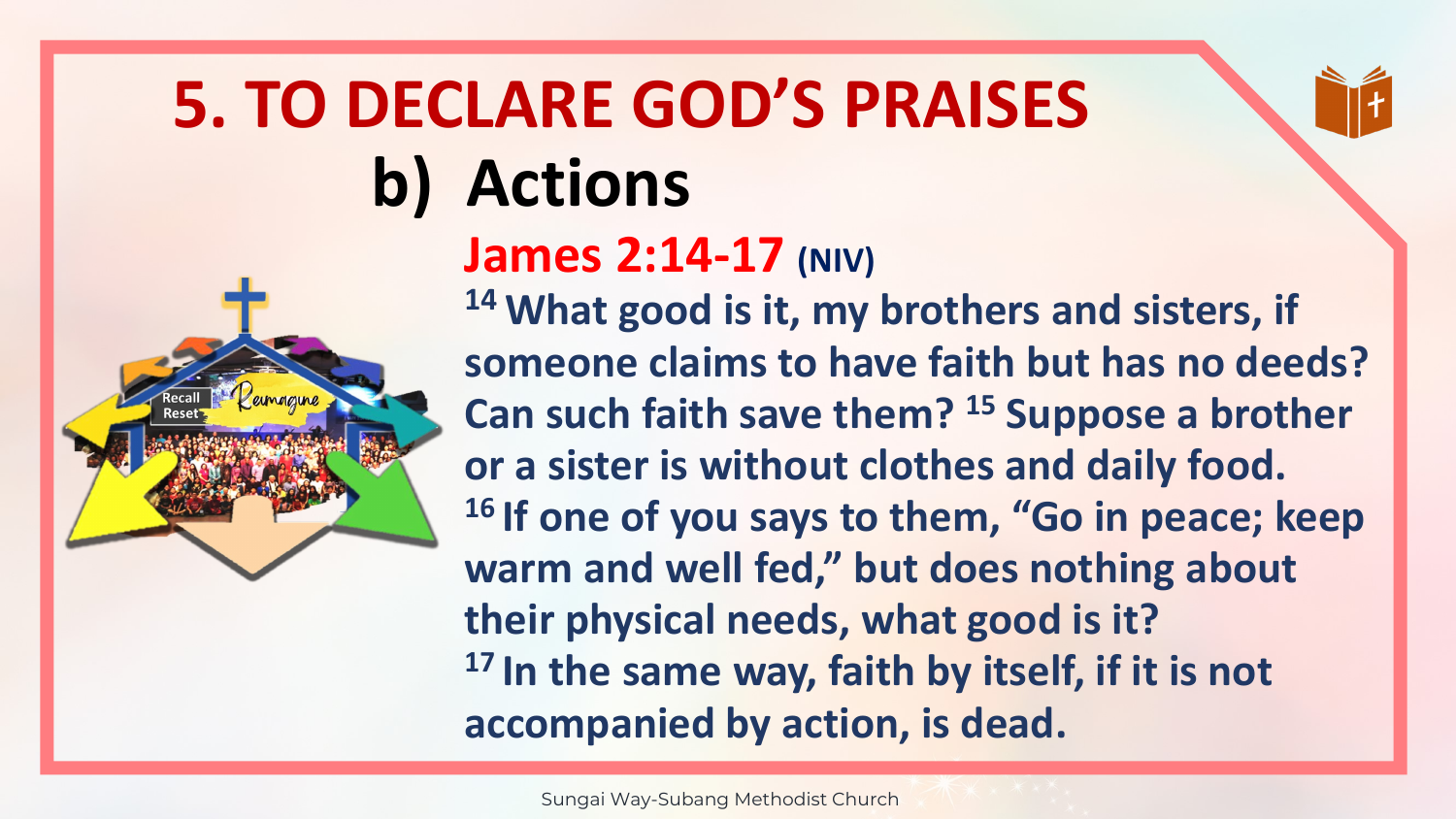

## **Matthew 25:35-36 (NIV)**

**<sup>35</sup>For I was hungry and you gave Me something to eat, I was thirsty and you gave Me something to drink, I was a stranger and you invited Me in, <sup>36</sup> I needed clothes and you clothed Me, I was sick and you looked after Me, I was in prison and you came to visit Me.'**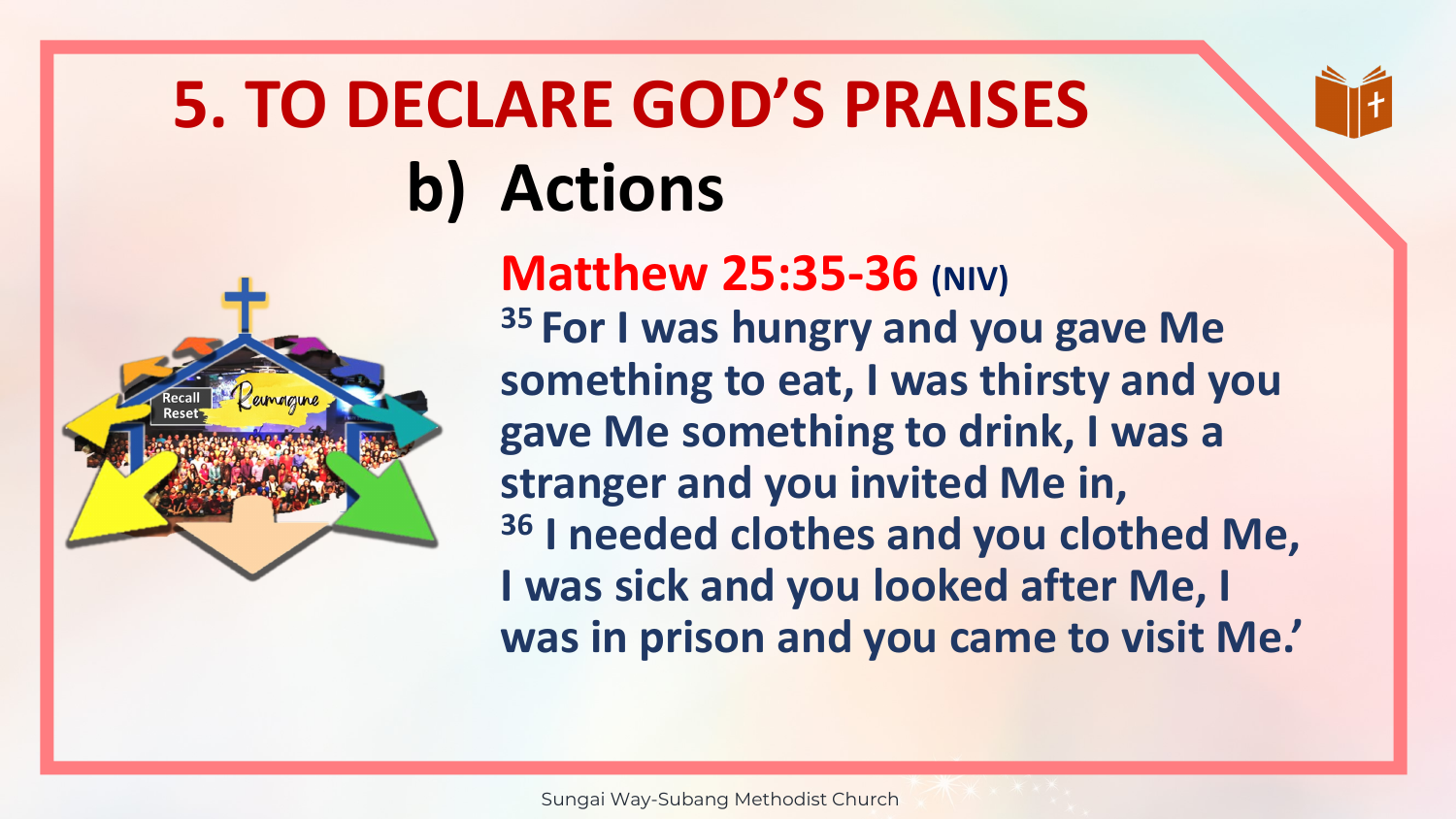

**James 2:14-17 (NIV) <sup>47</sup>and repentance for the forgiveness of sins will be preached in His name to all nations, beginning at Jerusalem.**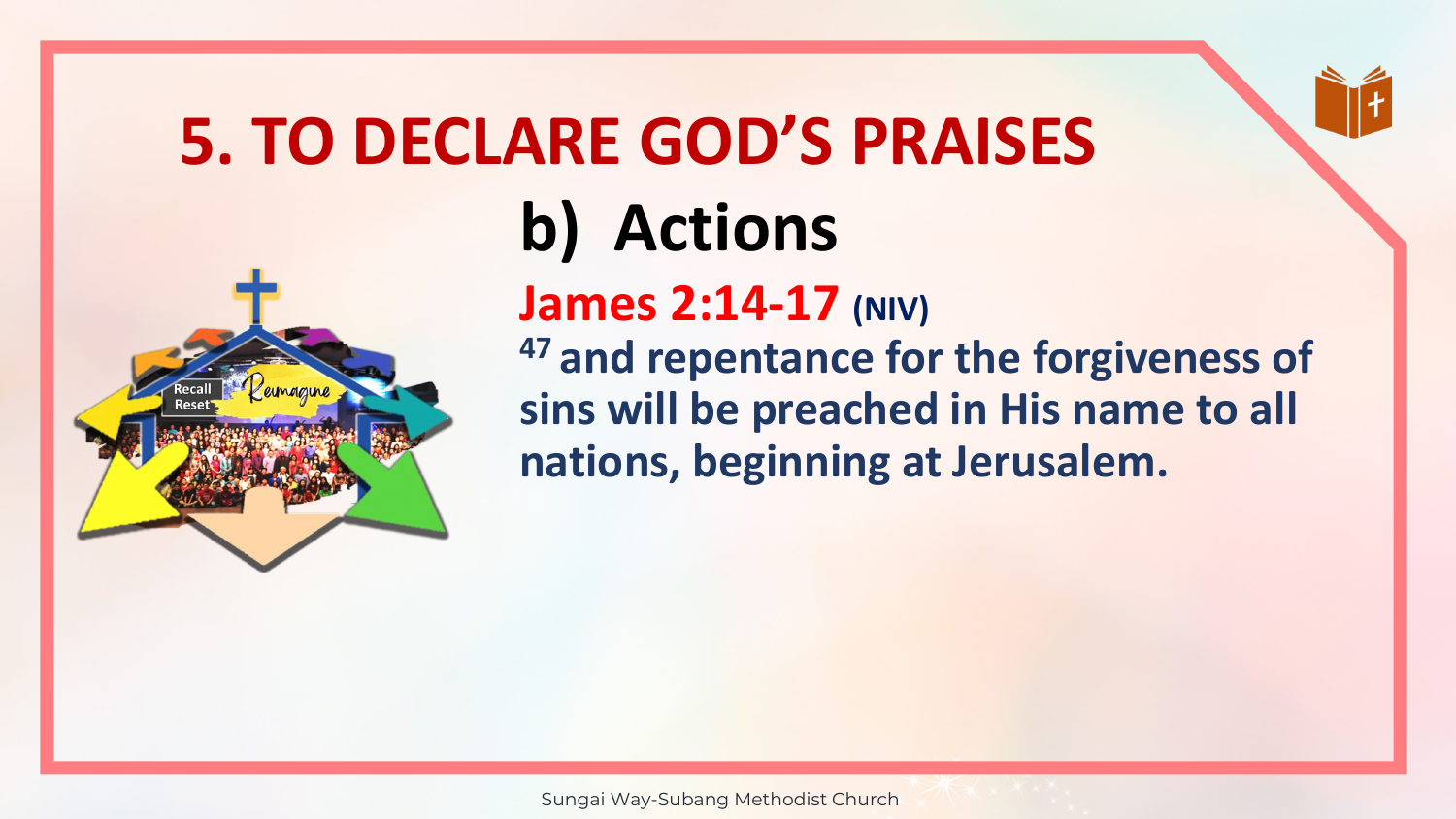

**James 2:14-17 (NIV) <sup>47</sup>and repentance for the forgiveness of sins will be preached in His name to all nations, beginning at Jerusalem. Matthew25:35-36 (NIV) <sup>28</sup> He is the one we proclaim, admonishing and teaching everyone with all wisdom, so that we may present everyone fully mature in Christ.**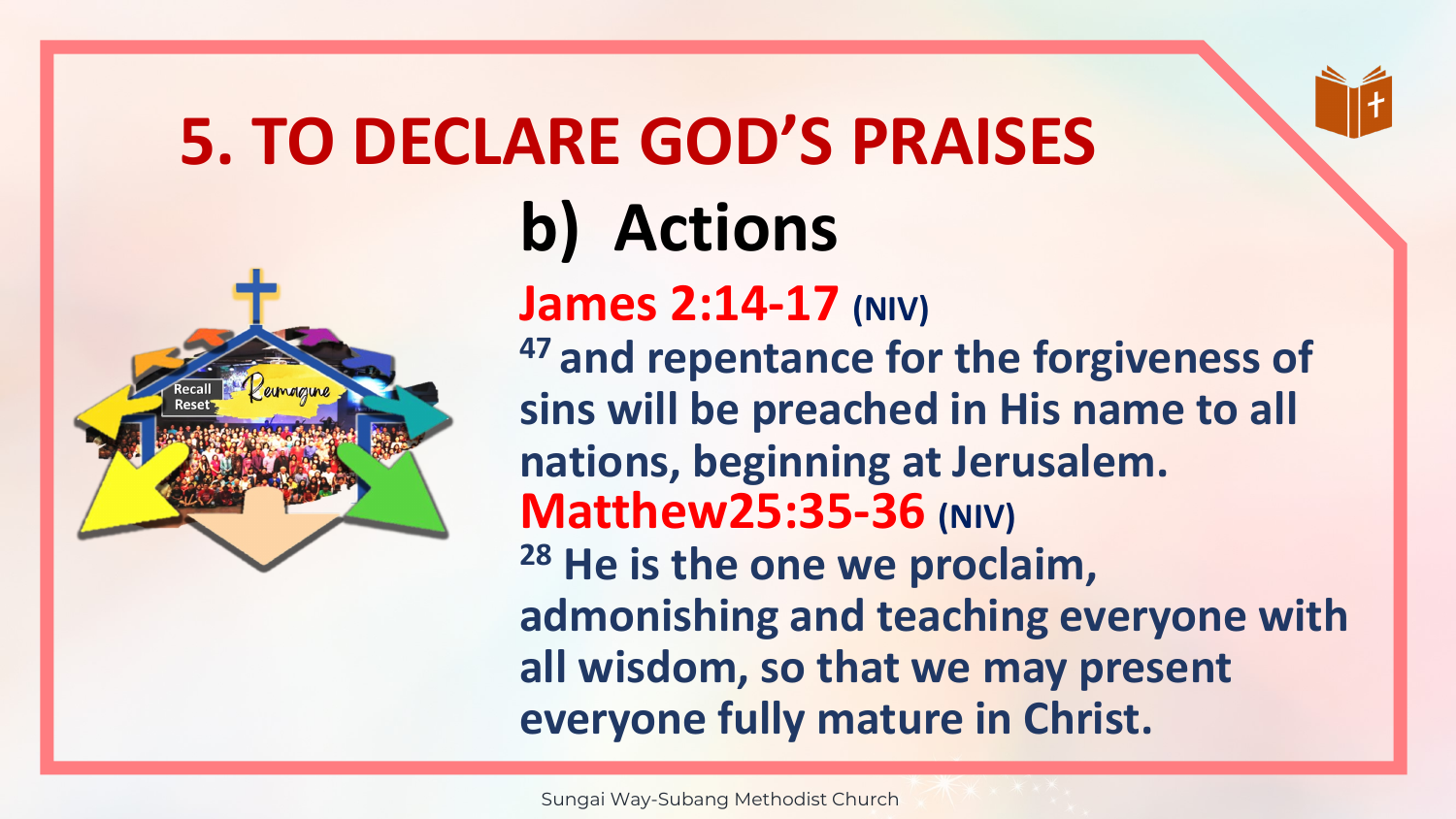#### **6. THE CHURCH AS A PILGRIM**

# **a) pilgrim's outlook**



Sungai Way-Subang Methodist Church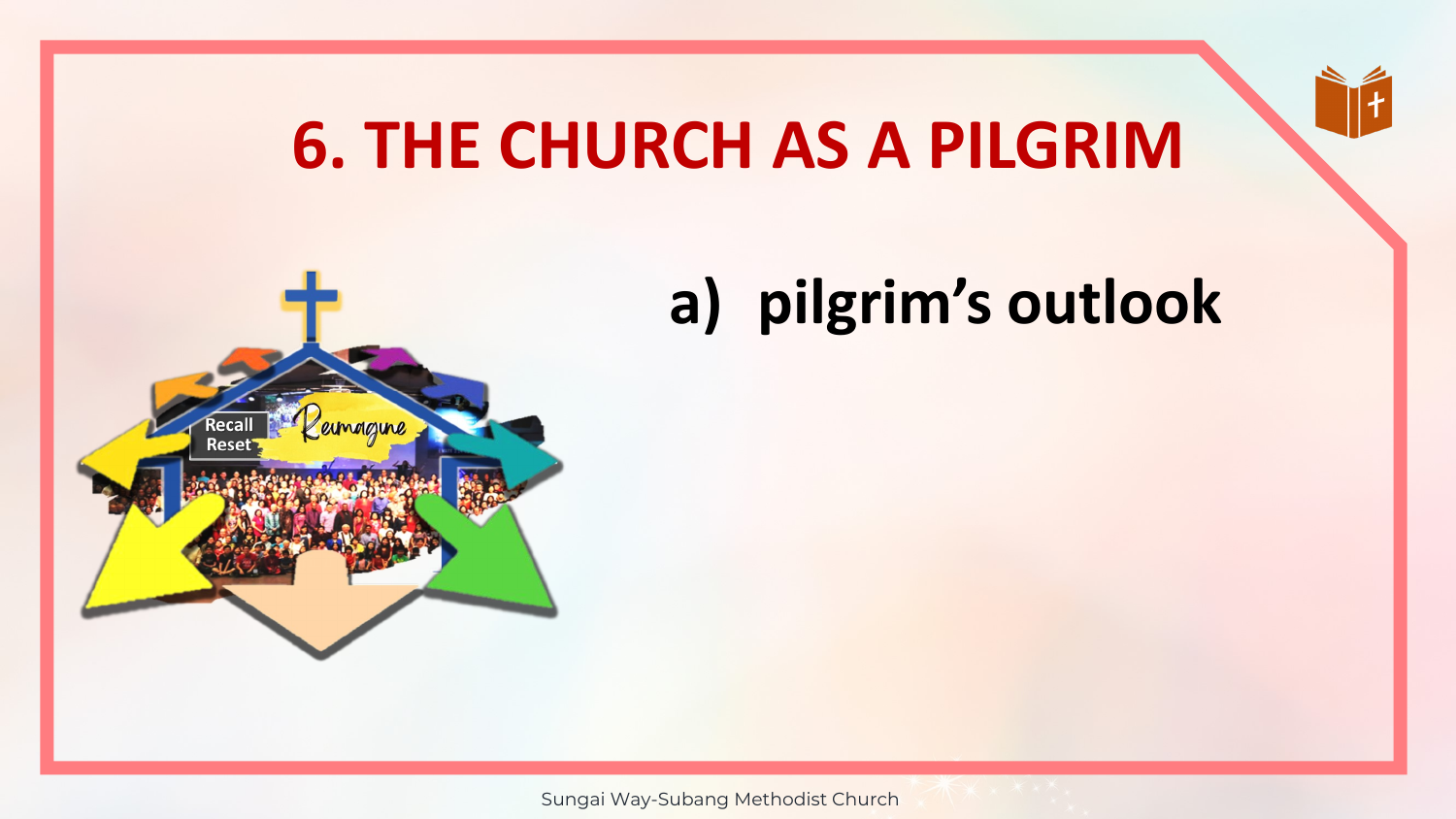

# **6. THE CHURCH AS A PILGRIM a) pilgrim's outlook Matthew 25:35-36 (NIV)**

**<sup>35</sup>For I was hungry and you gave Me something to eat, I was thirsty and you gave Me something to drink, I was a stranger and you invited Me in, <sup>36</sup> I needed clothes and you clothed Me, I was sick and you looked after Me, I was in prison and you came to visit Me.'**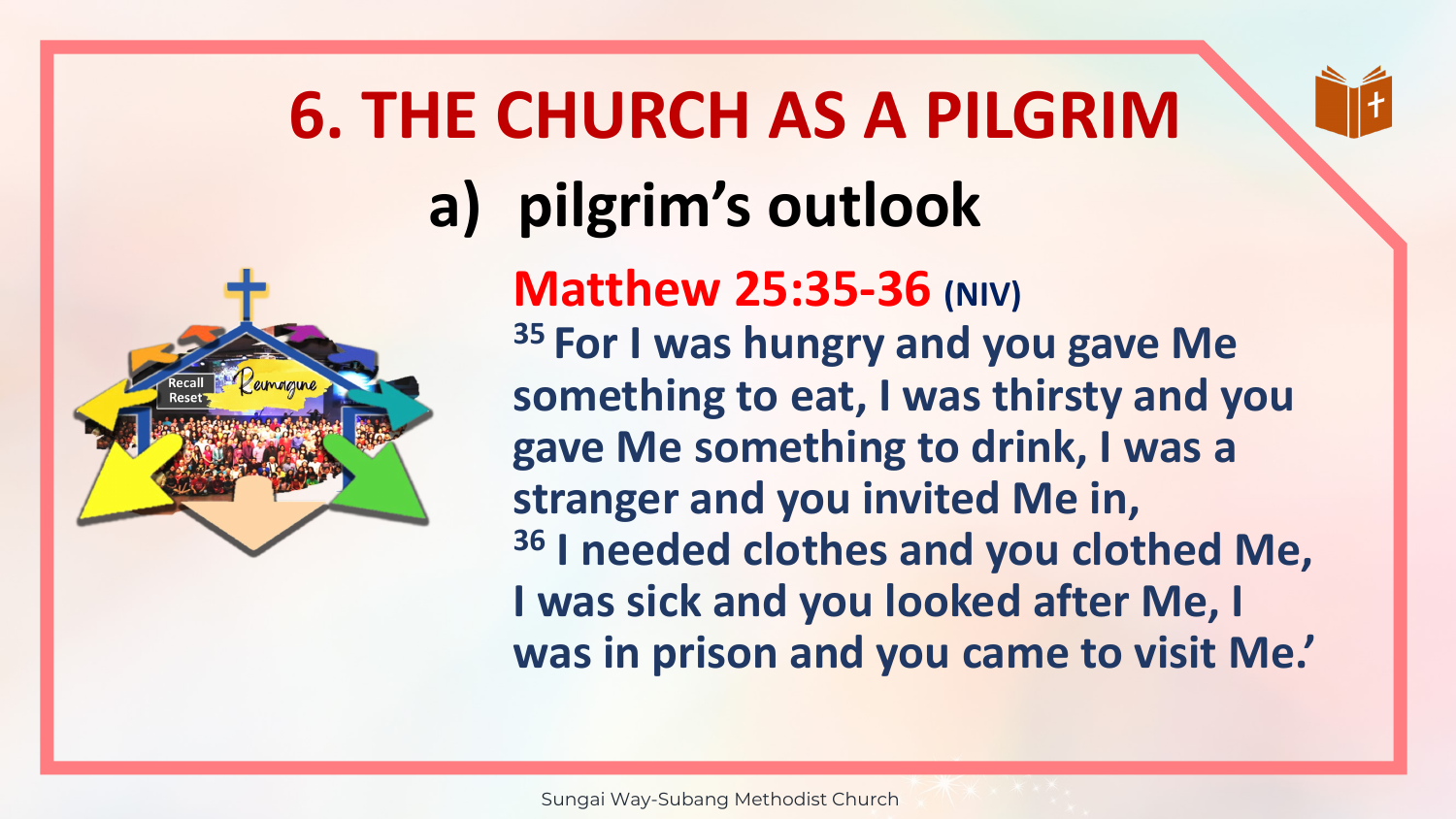

**6. THE CHURCH AS A PILGRIM b) pilgrim's lifestyle Luke 12:15 (NIV) <sup>15</sup>Then He said to them, "Watch out! Be on your guard against all kinds of greed; life does not consist in an abundance of possessions."**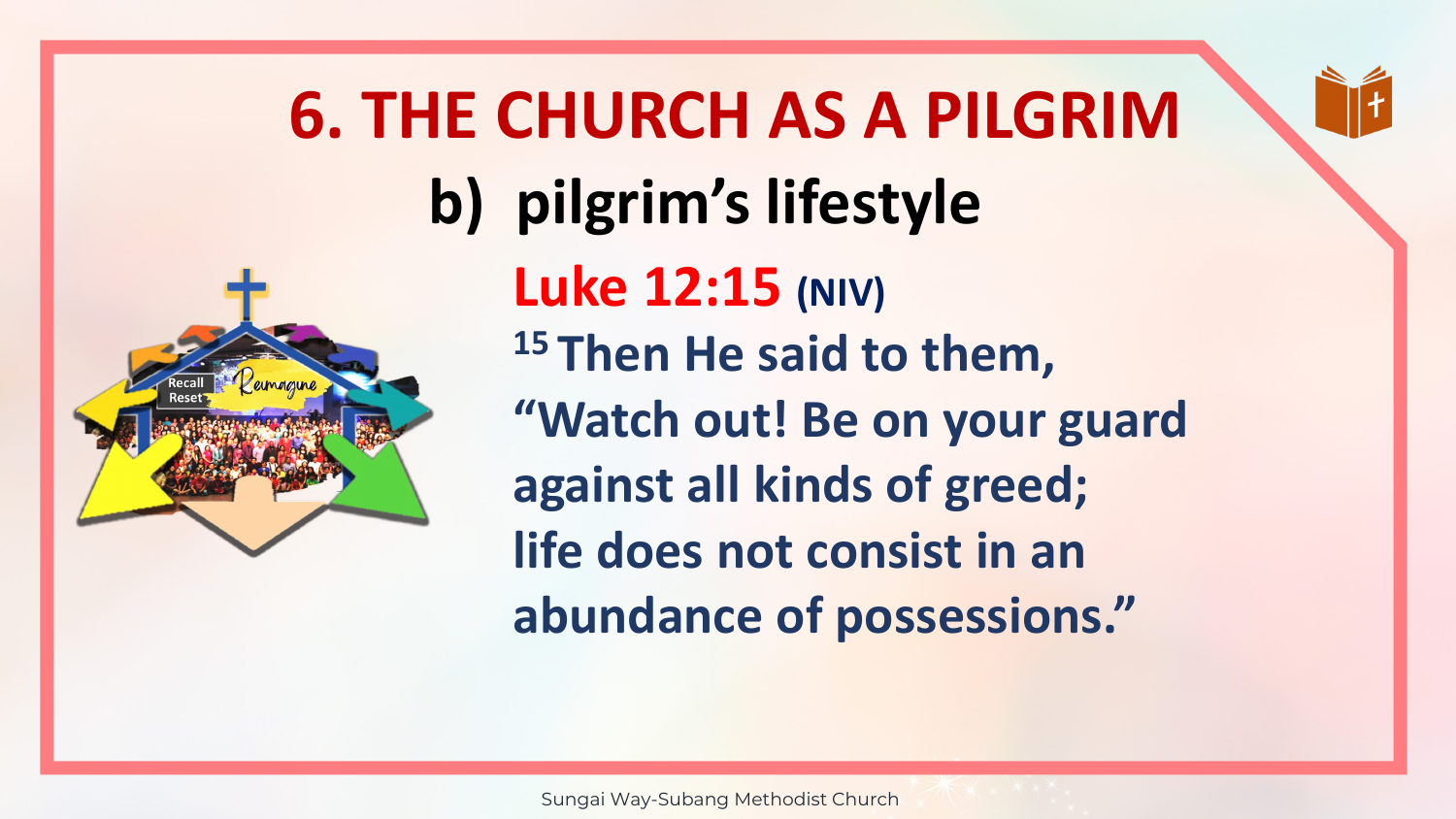# **6. THE CHURCH AS A PILGRIM**



- **a) pilgrim's outlook**
- **b) pilgrim's lifestyle**
- **c) pilgrim's testimony**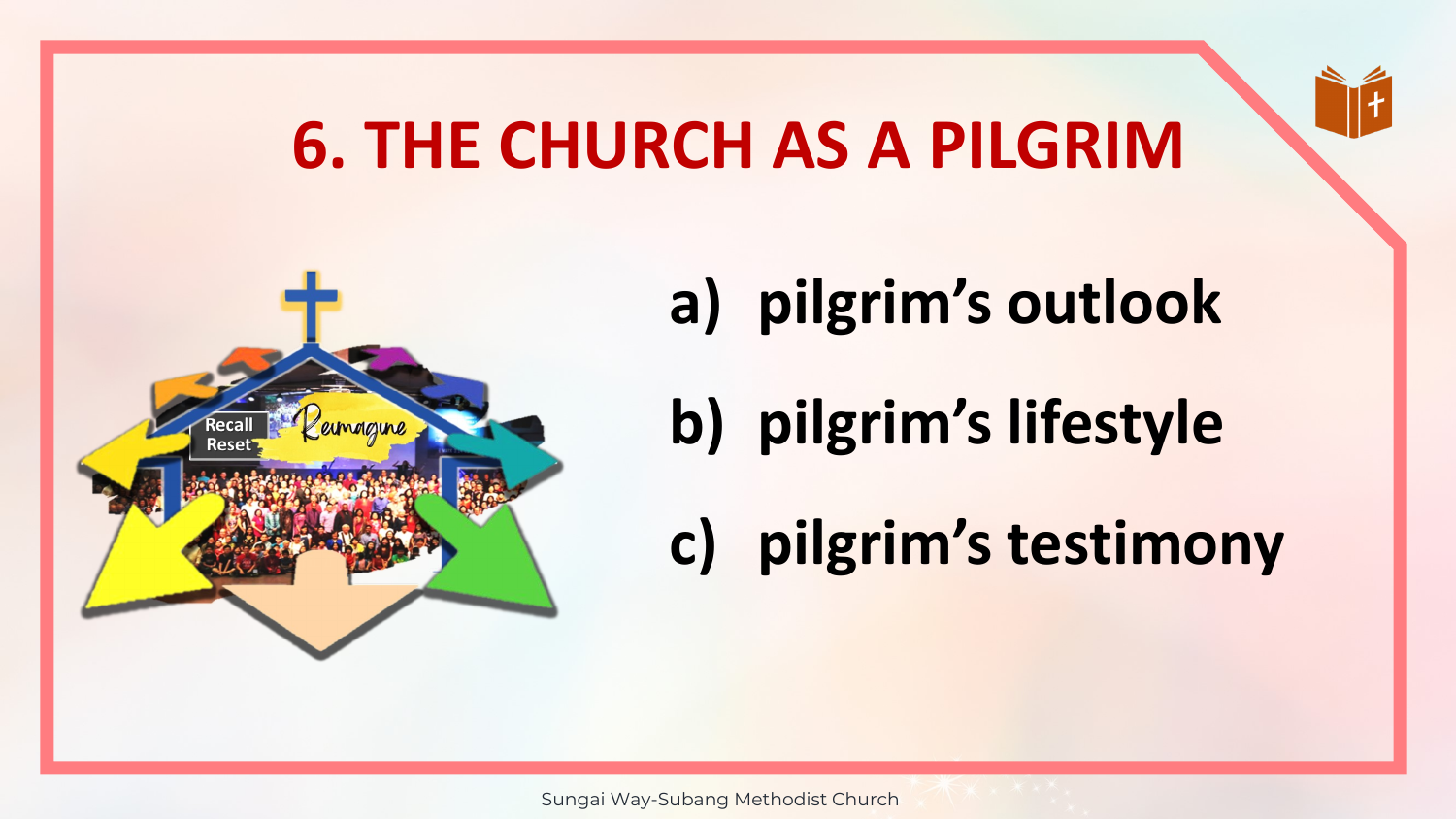

**6. THE CHURCH AS A PILGRIM c) pilgrim's testimony**

> **Matthew 5:16 (NIV) <sup>16</sup>In the same way, let your light shine before others, that they may see your good deeds and glorify your Father in heaven.."**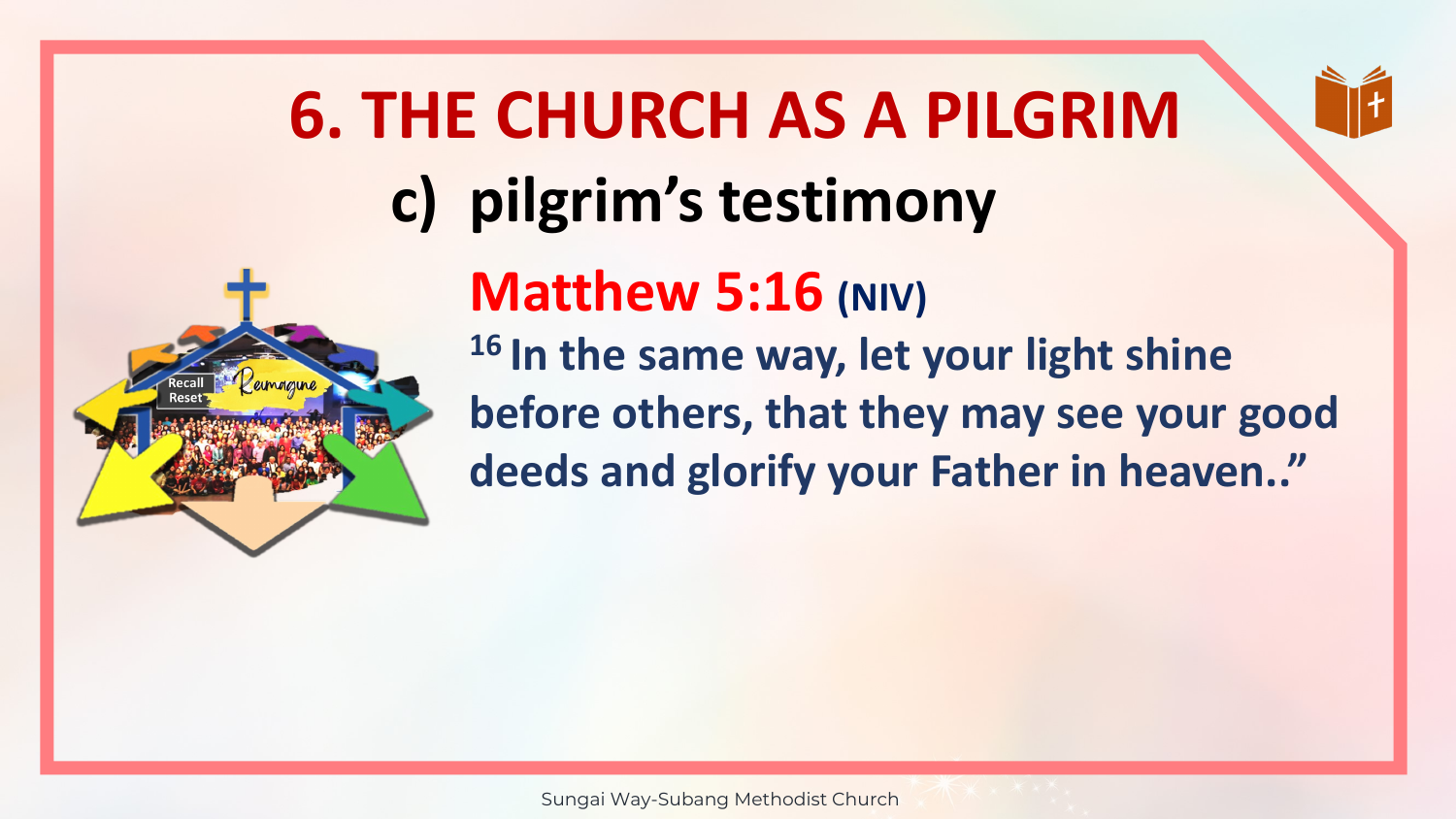

**6. THE CHURCH AS A PILGRIM c) pilgrim's testimony**

> **Matthew 5:16 (NIV) <sup>16</sup>In the same way, let your light shine before others, that they may see your good deeds and glorify your Father in heaven.."**

#### **2 Cor 3:2 (NIV)**

**<sup>2</sup>You yourselves are our letter, written on our hearts, known and read by everyone.**